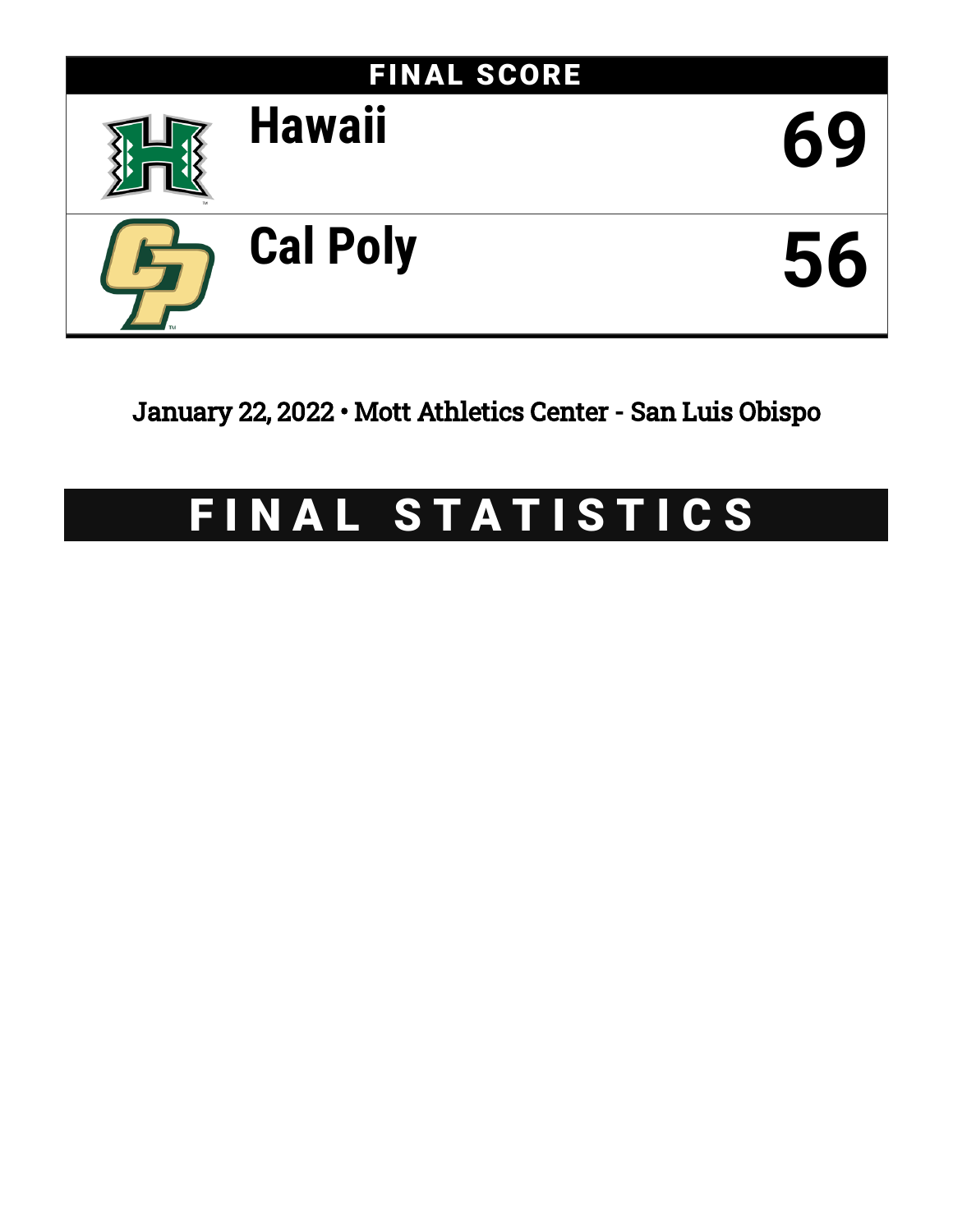### **Official Box Score Hawaii vs Cal Poly Game Totals -- Final Statistics January 22, 2022 at Mott Athletics Center - San Luis Obispo**



## **Hawaii 69**

| No. | Plaver               | S  | Pts               | FG.      | 3FG     | FT.       | ΟR | DR | TR | PF             | A            | TO | <b>B</b> lk  | Stl           | Min        | $+/-$ |
|-----|----------------------|----|-------------------|----------|---------|-----------|----|----|----|----------------|--------------|----|--------------|---------------|------------|-------|
| 00  | <b>MADUT, JUNIOR</b> | G  | 8                 | $2 - 8$  | $1 - 4$ | $3 - 3$   | 0  | 3  | 3  | 2              | 3            | 3  |              | 0             | 32         | 7     |
| 04  | <b>COLEMAN, NOEL</b> | G  | 12                | $3 - 8$  | $1 - 2$ | $5-6$     |    | 3  | 4  | 4              | 2            | 0  | $\mathbf{0}$ | $\mathbf{0}$  | 30         | 18    |
| 05  | DA SILVA, BERNARDO   | F. | 14                | $5 - 12$ | 0-0     | $4 - 5$   |    |    | 8  | 4              | 0            |    |              | 0             | 29         | 16    |
| 22  | DESROSIERS, JEROME   | F. | $12 \overline{ }$ | $5-8$    | $1 - 3$ | $1 - 1$   | 0  | 6  | 6  | 1              | 0            | 4  | $\Omega$     |               | 35         | 13    |
| 44  | HEPA, KAMAKA         | F. |                   | $4-9$    | $1 - 3$ | $2 - 2$   | 2  | 4  | 6  | 2              | 0            |    |              | 0             | 33         | 7     |
| 01  | LADO, AMORO          | G  | 3                 | $1 - 2$  | $1 - 2$ | $0 - 0$   | 0  |    |    | $\overline{2}$ | $\mathbf{0}$ | 2  | $\Omega$     | 0             | 10         | $-2$  |
| 03  | MCCLANAHAN, JOVON    | G  | 9                 | $2 - 3$  | $2 - 2$ | $3 - 4$   |    |    | 2  | 4              | 2            | 0  |              |               | 27         | 5     |
| 10  | <b>RILEY, BEON</b>   | G  | 0                 | $0 - 2$  | 0-1     | $0 - 0$   | 0  | 0  | 0  |                | 0            | 0  | $\Omega$     | $\Omega$      | 1          | 2     |
| 20  | NEDD, ZOAR           | F. | $\Omega$          | $0 - 1$  | 0-1     | $0-0$     | 0  |    |    | 1              | 0            | 0  | $\Omega$     | $\Omega$      | 2          | -1    |
|     | TEAM                 |    |                   |          |         |           |    | 3  | 4  | 0              |              | 0  |              |               |            |       |
|     | <b>TOTALS</b>        |    | 69                | 22-53    | 7-18    | $18 - 21$ | 6  | 29 | 35 | 21             |              | 11 |              | $\mathcal{P}$ | <b>200</b> |       |

| Game                                | 22-53     | 41.5% | 7-18 | 38.9% | 18-21     | 85.7% |
|-------------------------------------|-----------|-------|------|-------|-----------|-------|
| 2nd Half                            | $10 - 23$ | 43%   | 1-4  | 25%   | $12 - 15$ | 80%   |
| 1st Half                            | $12 - 30$ | 40%   | հ-14 | 43%   | հ-հ       | 100%  |
| <b>Shooting By Period</b><br>Period | FG        | FG%   | 3FG  | 3FG%  | FТ        | FT%   |

*Deadball Rebounds:* 1,0 *Last FG:* 2nd-02:17 *Biggest Run:* 9-0 *Largest lead:* By 16 at 1st-07:19 *Technical Fouls:* None.

# **Cal Poly 56**

| No. | Player              | S. | Pts           | FG.      | 3FG      | FТ      | OR             | DR       | TR                     | PF             |                | A TO           | <b>Blk</b>   | Stl      | Min   | $+/-$          |
|-----|---------------------|----|---------------|----------|----------|---------|----------------|----------|------------------------|----------------|----------------|----------------|--------------|----------|-------|----------------|
| 01  | PIERCE, CAMREN      | G. | 16            | $3 - 14$ | $1 - 3$  | $9-9$   | 0              | 5        | 5                      | 1              |                | 2              | $\mathbf{0}$ | 2        | 36    | $-12$          |
|     | 02 TAYLOR, TREVON   | G  | 5             | $2 - 4$  | $1 - 3$  | $0 - 0$ | 1              | 3        | $\left 4\right\rangle$ | 3              | $\overline{1}$ | 0              | 1            | $\Omega$ | -32   | $-14$          |
|     | 03 SANDERS, KOBE    | G  | 7             | $3-6$    | $0 - 3$  | $1 - 2$ | $\mathbf 0$    | 1        | 1.                     | $\overline{4}$ | 2              | 1              | $\mathbf{0}$ | $\Omega$ | 36    | -8             |
|     | 05 FRANKLIN, JULIEN | G. | 3             | $1 - 4$  | $0 - 0$  | $1 - 2$ | $\mathbf{0}$   | 6        | 6                      | $\mathbf 1$    | $\Omega$       | $\overline{1}$ | $\Omega$     |          | 1 28  | $-20$          |
|     | 15 KOROMA, ALIMAMY  | F. | 16            | 6-14     | $0 - 1$  | $4 - 4$ | $\overline{2}$ | 8        | 10                     | $\overline{4}$ | $\mathbf{0}$   | $\overline{4}$ |              |          | 25    | -5             |
|     | 14 JAAKKOLA, TUUKKA | F. | $\mathcal{P}$ | $1 - 3$  | $0 - 0$  | $0 - 0$ | $\Omega$       | $\Omega$ | $\Omega$               | 2              | $\Omega$       | $\Omega$       | 2            | $\Omega$ | -13   | $-7$           |
| 33  | COLVIN, KYLE        | F. |               | -2-9     | $1 - 4$  | $2 - 2$ | $\Omega$       | 4        | 4                      | 3              | $\Omega$       | $\mathcal{P}$  | $\Omega$     | $\Omega$ | -29   | $\overline{1}$ |
|     | <b>TEAM</b>         |    |               |          |          |         | 4              | $\Omega$ | 4                      | - 0            |                | 0              |              |          |       |                |
|     | <b>TOTALS</b>       |    |               | 56 18-54 | $3 - 14$ | $17-19$ | $\overline{7}$ | 27       | 34                     | 18             | 10             | 10             | 4            |          | 4 200 |                |

| Game                                | $18 - 54$ | 33.3% | $3 - 14$ | 21.4%      | 17-19 | 89.5% |
|-------------------------------------|-----------|-------|----------|------------|-------|-------|
| 2nd Half                            | 7-26      | 27%   | $1 - 7$  | 14%        | 7-8   | 88%   |
| 1st Half                            | $11 - 28$ | 39%   | 2-7      | <b>29%</b> | 10-11 | 91%   |
| <b>Shooting By Period</b><br>Period | FG        | FG%   | 3FG      | 3FG%       | FТ    | FT%   |

*Deadball Rebounds:* 2,0 *Last FG:* 2nd-00:39 *Biggest Run:* 11-0 *Largest lead:* By 0 at 1st-18:04 *Technical Fouls:* None.

| Game Notes:                                        | <b>Score</b>                         | 1st | 2nd | TOT | <b>Points</b>     | Uł |
|----------------------------------------------------|--------------------------------------|-----|-----|-----|-------------------|----|
| Officials: Verne Harris, Levon Zakarian, John Paul | JHA                                  | 36  | 33  | 69  | In the Paint      |    |
| Guerrero<br>Attendance: 1371                       | CPU                                  | 34  | 22  | 56  | Off Turns         |    |
|                                                    |                                      |     |     |     | 2nd Chance        |    |
| Start Time: 10:01 PM ET<br>$End Timo: 44:50$ DM ET | UHA led for 38:20, CPU led for 0:00. | .   |     |     | <b>Fast Break</b> |    |

End Time: **11:59 PM ET** Game Duration: **1:57** Conference Game;

**UHA led for 38:20. CPU led for 0:00. Game was tied for 1:40.** Times tied: **2** Lead Changes: **0**

| Points       | <b>UHA</b>     | <b>CPU</b>     |
|--------------|----------------|----------------|
| In the Paint | 26             | 28             |
| Off Turns    | 10             | 6              |
| 2nd Chance   | 11             | 5              |
| Fast Break   | 12             | 8              |
| Bench        | 12             |                |
| Per Poss     | 1.045<br>30/66 | 0.836<br>26/67 |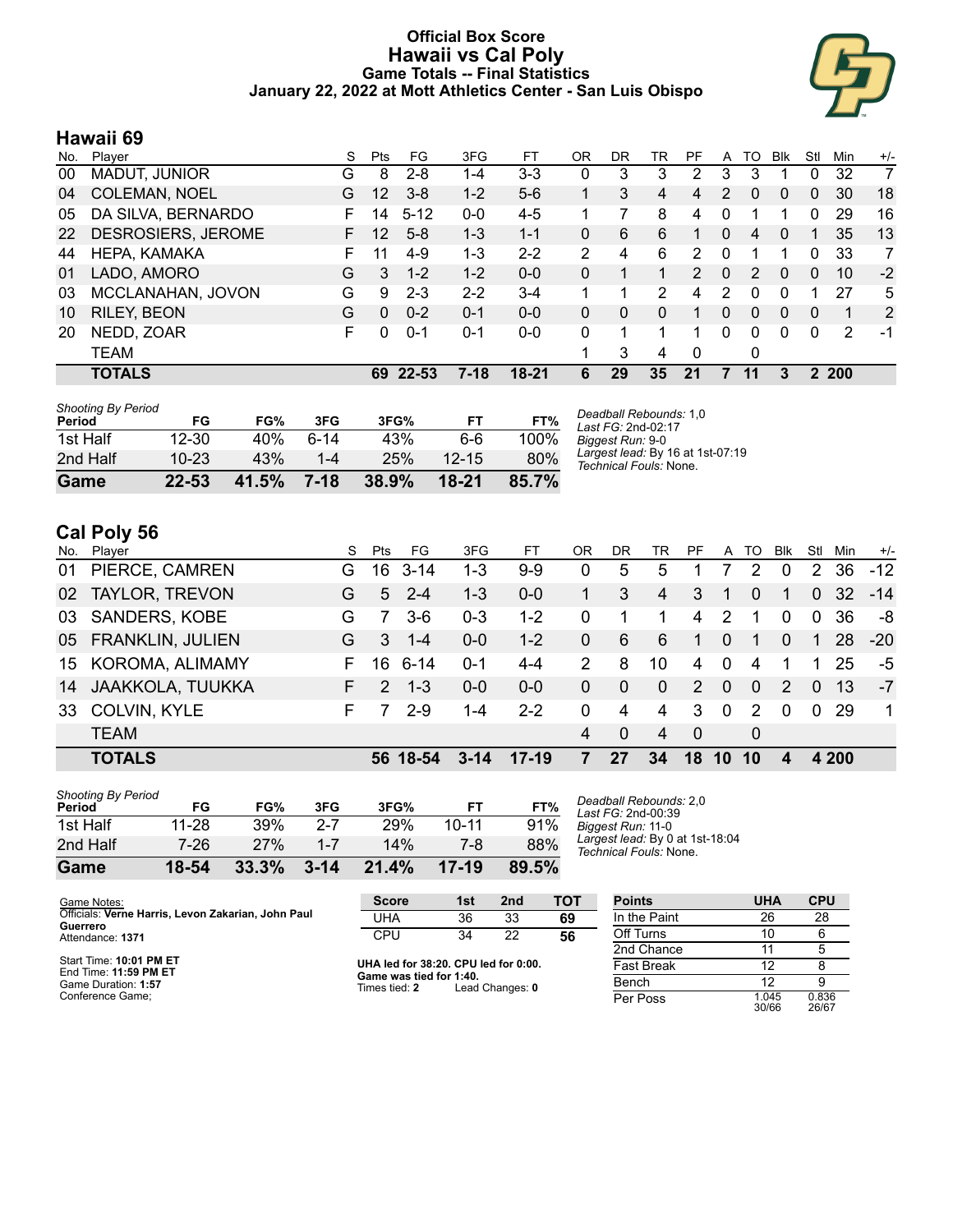#### **Official Box Score Hawaii vs Cal Poly First Half Statistics Only January 22, 2022 at Mott Athletics Center - San Luis Obispo**



# **Hawaii 36**

| No. | Plaver               | S  | <b>Pts</b> | <b>FG</b> | 3FG      | <b>FT</b> | <b>OR</b> | <b>DR</b> | TR             | PF             | A            | <b>TO</b> | <b>B</b> lk  | Stl           | Min | $+/-$          |
|-----|----------------------|----|------------|-----------|----------|-----------|-----------|-----------|----------------|----------------|--------------|-----------|--------------|---------------|-----|----------------|
| 00  | <b>MADUT, JUNIOR</b> | G  | 8          | $2 - 5$   | 1-3      | $3 - 3$   | 0         |           |                |                | 2            |           | 0            | 0             | 16  | 1              |
| 04  | <b>COLEMAN, NOEL</b> | G  |            | $3-6$     | $1 - 2$  | $0 - 0$   |           |           | 2              | 2              |              | 0         | $\mathbf{0}$ | $\Omega$      | 13  | $\overline{7}$ |
| 05  | DA SILVA, BERNARDO   | F. | 5          | $2 - 5$   | $0 - 0$  | $1 - 1$   |           | 2         | 3              | 1              | 0            |           |              | 0             | 16  | 4              |
| 22  | DESROSIERS, JEROME   | F. | 5.         | $2 - 4$   | $1 - 2$  | $0-0$     | 0         | 2         | $\overline{2}$ | 0              | 0            |           | 0            |               | 15  | 3              |
| 44  | HEPA, KAMAKA         | F. | 5          | 1-3       | $1 - 2$  | $2 - 2$   | 0         | 2         | $\overline{2}$ |                | 0            | 0         |              | 0             | 18  | -1             |
| 01  | LADO, AMORO          | G  | 3          | $1 - 2$   | $1 - 2$  | $0 - 0$   | 0         |           |                | $\overline{2}$ | $\mathbf{0}$ | 2         | $\Omega$     | 0             | 6   | -1             |
| 03  | MCCLANAHAN, JOVON    | G  | 3          | $1 - 2$   | $1 - 1$  | $0 - 0$   | 0         | 1         |                | 2              |              | 0         |              |               | 12  | $-4$           |
| 10  | RILEY, BEON          | G  | $\Omega$   | $0 - 2$   | $0 - 1$  | $0 - 0$   | 0         | $\Omega$  | 0              |                | 0            | $\Omega$  | $\Omega$     | $\Omega$      | 1   | 2              |
| 20  | NEDD, ZOAR           | F  | $\Omega$   | $0 - 1$   | $0 - 1$  | $0 - 0$   | 0         |           |                | 1              | 0            | $\Omega$  | $\Omega$     | $\Omega$      | 2   | -1             |
|     | TEAM                 |    |            |           |          |           | 0         | 2         | 2              | 0              |              | 0         |              |               |     |                |
|     | <b>TOTALS</b>        |    |            | 36 12-30  | $6 - 14$ | $6-6$     | 2         | 13        | 15             | 11             | 4            | 5         |              | $\mathcal{P}$ | 100 |                |

| <b>Shooting By Period</b><br>Period | FG        | FG%   | 3FG    | 3FG%  |       | FT%   | Deadball Rebounds: 1,0<br>Last FG Half: UHA 2nd-02:17 |
|-------------------------------------|-----------|-------|--------|-------|-------|-------|-------------------------------------------------------|
| 1st Half                            | $12 - 30$ | 40%   | $6-14$ | 43%   | հ-հ   | 100%  |                                                       |
| Game                                | $22 - 53$ | 41.5% | 7-18   | 38.9% | 18-21 | 85.7% |                                                       |

# **Cal Poly 34**

| No. | Player              | S. | <b>Pts</b>    | FG.      | 3FG     | <b>FT</b> | <b>OR</b>    | <b>DR</b>    | TR          | <b>PF</b>      |              | A TO           | <b>BIK</b>  | Stl            | Min   | $+/-$ |
|-----|---------------------|----|---------------|----------|---------|-----------|--------------|--------------|-------------|----------------|--------------|----------------|-------------|----------------|-------|-------|
| 01  | PIERCE, CAMREN      | G. | 12            | $2 - 4$  | 1-1     | 7-7       | 0            | 3            | 3           | 0              | 4            |                | 0           | 2              | 16    | -1    |
|     | 02 TAYLOR, TREVON   | G. | 5             | $2 - 2$  | $1 - 1$ | $0 - 0$   |              |              | $2^{\circ}$ | 2              | $\mathbf{0}$ | $\overline{0}$ | 0           | $\overline{0}$ | -17   | -3    |
|     | 03 SANDERS, KOBE    | G  | 4             | $2 - 4$  | $0 - 2$ | $0-0$     | $\Omega$     |              |             | 1              | 2            | 1              | $\Omega$    | $\Omega$       | 16    | - 3   |
|     | 05 FRANKLIN, JULIEN | G  | 3             | $1 - 3$  | $0 - 0$ | $1 - 2$   | $\Omega$     | 2            | 2           | $\mathbf 1$    | $\Omega$     | $\Omega$       | $\Omega$    | $\mathbf{1}$   | 15    | $-12$ |
|     | 15 KOROMA, ALIMAMY  | F. | 4             | $2 - 7$  | $0 - 1$ | $0-0$     | 1.           | 5            | 6           | 1.             | $\Omega$     | 1              |             | $\Omega$       | 12    | -6    |
| 14  | JAAKKOLA, TUUKKA    | F. | $\mathcal{P}$ | $1 - 2$  | $0 - 0$ | $0 - 0$   | $\mathbf{0}$ | $\mathbf{0}$ | $\Omega$    | $\overline{0}$ | $\Omega$     | $\Omega$       | $\mathbf 1$ | $\Omega$       |       | - 5   |
|     | 33 COLVIN, KYLE     | F. | 4             | 1-6      | $0 - 2$ | $2 - 2$   | 0            | 4            | 4           | 1              | $\Omega$     | $\mathcal{P}$  | $\Omega$    | $\Omega$       | -17   | -4    |
|     | <b>TEAM</b>         |    |               |          |         |           | 2            | $\Omega$     | 2           | - 0            |              | 0              |             |                |       |       |
|     | <b>TOTALS</b>       |    |               | 34 11-28 | 2-7     | $10 - 11$ | 4            | 16           | 20          | 6              | 6            | 5              | 2           |                | 3,100 |       |

| <b>Shooting By Period</b><br>Period | FG    | FG%   | 3FG      | 3FG%  | FT      | FT%   |
|-------------------------------------|-------|-------|----------|-------|---------|-------|
| 1st Half                            | 11-28 | 39%   | $2 - 7$  | 29%   | 10-11   | 91%   |
| Game                                | 18-54 | 33.3% | $3 - 14$ | 21.4% | $17-19$ | 89.5% |

*Deadball Rebounds:* 2,0 *Last FG Half:* CPU 2nd-00:39

| Game Notes:                                                    | <b>Score</b> | 1st | 2 <sub>nd</sub> | TOT | <b>Points (This Period)</b> | UHA CPU        |                |
|----------------------------------------------------------------|--------------|-----|-----------------|-----|-----------------------------|----------------|----------------|
| Officials: Verne Harris, Levon Zakarian, John Paul<br>Guerrero | UHA          | 36  | 33              | 69  | In the Paint                |                | 16             |
| Attendance: 1371                                               | <b>CPU</b>   | 34  | 22              | 56  | Off Turns                   |                |                |
|                                                                |              |     |                 |     | 2nd Chance                  |                |                |
| Start Time: 10:01 PM ET<br>End Time: 11:59 PM ET               |              |     |                 |     | <b>Fast Break</b>           |                |                |
| Game Duration: 1:57                                            |              |     |                 |     | Bench                       |                |                |
| Conference Game:                                               |              |     |                 |     | Per Poss                    | l.029<br>15/35 | 1.030<br>16/33 |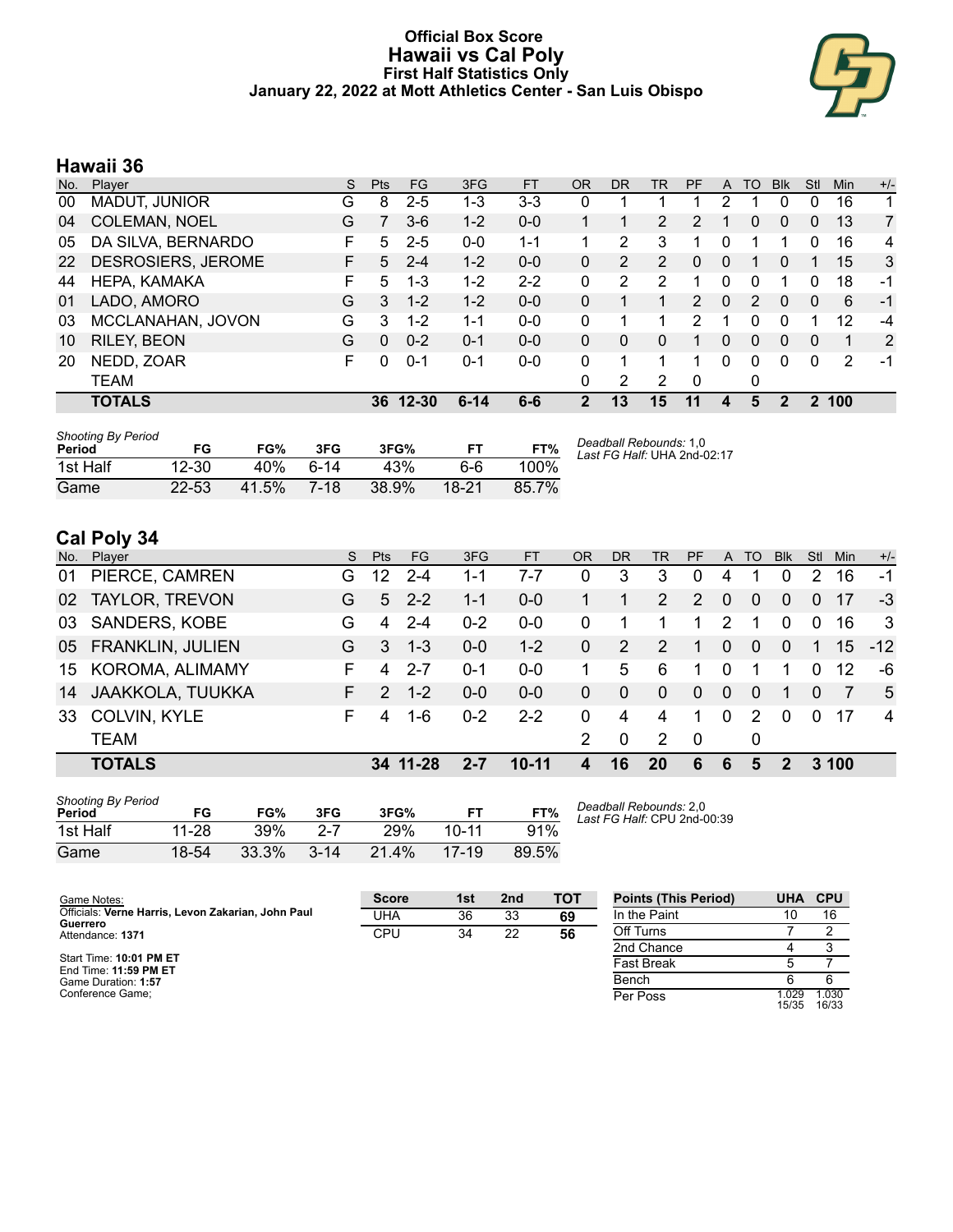#### **Official Play-By-Play Hawaii vs Cal Poly First Half January 22, 2022 at Mott Athletics Center - San Luis Obispo**



#### **Period 1**

<mark>Starters:</mark><br>Hawaii: 0 MADUT,JUNIOR (G); 4 COLEMAN,NOEL (G); 5 DA SILVA,BERNARDO (F); 22 DESROSIERS,JEROME (F); 44 HEPA,KAMAKA (F);<br>Cal Poly: 1 PIERCE,CAMREN (G); 2 TAYLOR,TREVON (G); 3 SANDERS,KOBE (G); 5 FRANKLIN,JULIEN

| Time  | <b>VISITORS: Hawaii</b>                  | <b>Score</b> | <b>Margin</b>  | <b>HOME: Cal Poly</b>                   |
|-------|------------------------------------------|--------------|----------------|-----------------------------------------|
| 19:36 | MISSED LAYUP by MADUT, JUNIOR            |              |                |                                         |
| 19:29 | REBOUND (OFF) by DA SILVA, BERNARDO      |              |                |                                         |
| 19:27 | GOOD! LAYUP by DA SILVA, BERNARDO        | $0 - 2$      | V <sub>2</sub> |                                         |
| 19:08 |                                          | $2 - 2$      | T              | GOOD! JUMPER by TAYLOR, TREVON [PNT]    |
| 18:53 | MISSED LAYUP by DA SILVA, BERNARDO       |              |                |                                         |
| 18:53 |                                          |              |                | BLOCK by KOROMA, ALIMAMY                |
| 18:48 |                                          |              |                | REBOUND (DEF) by SANDERS, KOBE          |
| 18:38 |                                          |              |                | MISSED 3PTR by SANDERS, KOBE            |
| 18:34 | REBOUND (DEF) by DESROSIERS, JEROME      |              |                |                                         |
| 18:28 | GOOD! JUMPER by MADUT, JUNIOR            | $2 - 4$      | V <sub>2</sub> |                                         |
| 18:04 |                                          | $4 - 4$      | $\mathsf T$    | GOOD! JUMPER by KOROMA, ALIMAMY         |
| 18:04 |                                          |              |                | ASSIST by SANDERS, KOBE                 |
| 17:37 | GOOD! 3PTR by HEPA, KAMAKA               | $4 - 7$      | $V_3$          |                                         |
| 17:37 | ASSIST by MADUT, JUNIOR                  |              |                |                                         |
| 17:15 |                                          |              |                | MISSED 3PTR by KOROMA, ALIMAMY          |
| 17:11 | REBOUND (DEF) by COLEMAN, NOEL           |              |                |                                         |
| 17:05 | GOOD! 3PTR by COLEMAN, NOEL              | $4 - 10$     | $V_6$          |                                         |
| 16:37 |                                          |              |                | FOUL (OFF) by KOROMA, ALIMAMY           |
| 16:37 |                                          |              |                | TURNOVER (OFFENSIVE) by KOROMA, ALIMAMY |
| 16:37 |                                          |              |                | SUB OUT: FRANKLIN, JULIEN               |
| 16:37 |                                          |              |                | SUB IN: COLVIN, KYLE                    |
| 16:22 | GOOD! 3PTR by MADUT, JUNIOR              | $4 - 13$     | V <sub>9</sub> |                                         |
| 16:19 |                                          |              |                | TIMEOUT 30SEC                           |
| 16:19 |                                          |              |                |                                         |
| 16:06 |                                          |              |                | MISSED 3PTR by SANDERS, KOBE            |
| 16:02 |                                          |              |                | REBOUND (OFF) by TAYLOR, TREVON         |
| 15:52 |                                          |              |                | MISSED JUMPER by KOROMA, ALIMAMY        |
| 15:49 | REBOUND (DEF) by DA SILVA, BERNARDO      |              |                |                                         |
| 15:24 | MISSED LAYUP by COLEMAN, NOEL            |              |                |                                         |
| 15:21 |                                          |              |                | REBOUND (DEF) by KOROMA, ALIMAMY        |
| 15:16 |                                          | $7 - 13$     | $V_6$          | GOOD! 3PTR by PIERCE, CAMREN [FB]       |
| 15:16 |                                          |              |                | ASSIST by SANDERS, KOBE                 |
| 15:10 |                                          |              |                | SUB OUT: SANDERS, KOBE                  |
| 15:10 |                                          |              |                | SUB OUT: KOROMA, ALIMAMY                |
| 15:10 |                                          |              |                | SUB IN: FRANKLIN, JULIEN                |
| 15:10 |                                          |              |                | SUB IN: JAAKKOLA, TUUKKA                |
| 14:54 | TURNOVER (BADPASS) by DA SILVA, BERNARDO |              |                |                                         |
| 14:54 |                                          |              |                | STEAL by FRANKLIN, JULIEN               |
| 14:49 |                                          |              |                | MISSED JUMPER by FRANKLIN, JULIEN       |
| 14:45 | REBOUND (DEF) by DESROSIERS, JEROME      |              |                |                                         |
| 14:40 | GOOD! 3PTR by DESROSIERS, JEROME         | $7 - 16$     | V <sub>9</sub> |                                         |
| 14:40 | ASSIST by COLEMAN, NOEL                  |              |                |                                         |
| 14:19 | FOUL (PERSONAL) by MADUT, JUNIOR         |              |                |                                         |
| 14:19 | SUB OUT: MADUT, JUNIOR                   |              |                |                                         |
| 14:19 | SUB OUT: DA SILVA, BERNARDO              |              |                |                                         |
| 14:19 | SUB IN: MCCLANAHAN, JOVON                |              |                |                                         |
| 14:19 | SUB IN: NEDD, ZOAR                       |              |                |                                         |
| 14:00 |                                          |              |                | MISSED LAYUP by COLVIN, KYLE            |
| 14:00 | BLOCK by HEPA, KAMAKA                    |              |                |                                         |
| 13:55 | REBOUND (DEF) by NEDD, ZOAR              |              |                |                                         |
| 13:52 | MISSED 3PTR by NEDD, ZOAR                |              |                |                                         |
| 13:48 |                                          |              |                | REBOUND (DEF) by TAYLOR, TREVON         |
| 13:33 |                                          |              |                | MISSED JUMPER by PIERCE, CAMREN         |
| 13:32 |                                          |              |                | REBOUND (OFF) by TEAM                   |
| 13:32 | FOUL (PERSONAL) by NEDD, ZOAR            |              |                |                                         |
| 13:22 |                                          | $10 - 16$    | $V_6$          | GOOD! 3PTR by TAYLOR, TREVON            |
| 13:22 |                                          |              |                | ASSIST by PIERCE, CAMREN                |
| 13:07 |                                          |              |                | FOUL (PERSONAL) by FRANKLIN, JULIEN     |
| 13:07 | GOOD! FT by HEPA, KAMAKA                 | $10 - 17$    | V <sub>7</sub> |                                         |
| 13:07 |                                          |              |                | SUB OUT: JAAKKOLA, TUUKKA               |
| 13:07 |                                          |              |                | SUB IN: SANDERS, KOBE                   |
| 13:07 | GOOD! FT by HEPA, KAMAKA                 | $10 - 18$    | V8             |                                         |
| 12:46 |                                          | $12 - 18$    | $V_6$          | GOOD! LAYUP by PIERCE, CAMREN [PNT]     |
| 12:29 | MISSED 3PTR by COLEMAN, NOEL             |              |                |                                         |
| 12:25 |                                          |              |                | REBOUND (DEF) by FRANKLIN, JULIEN       |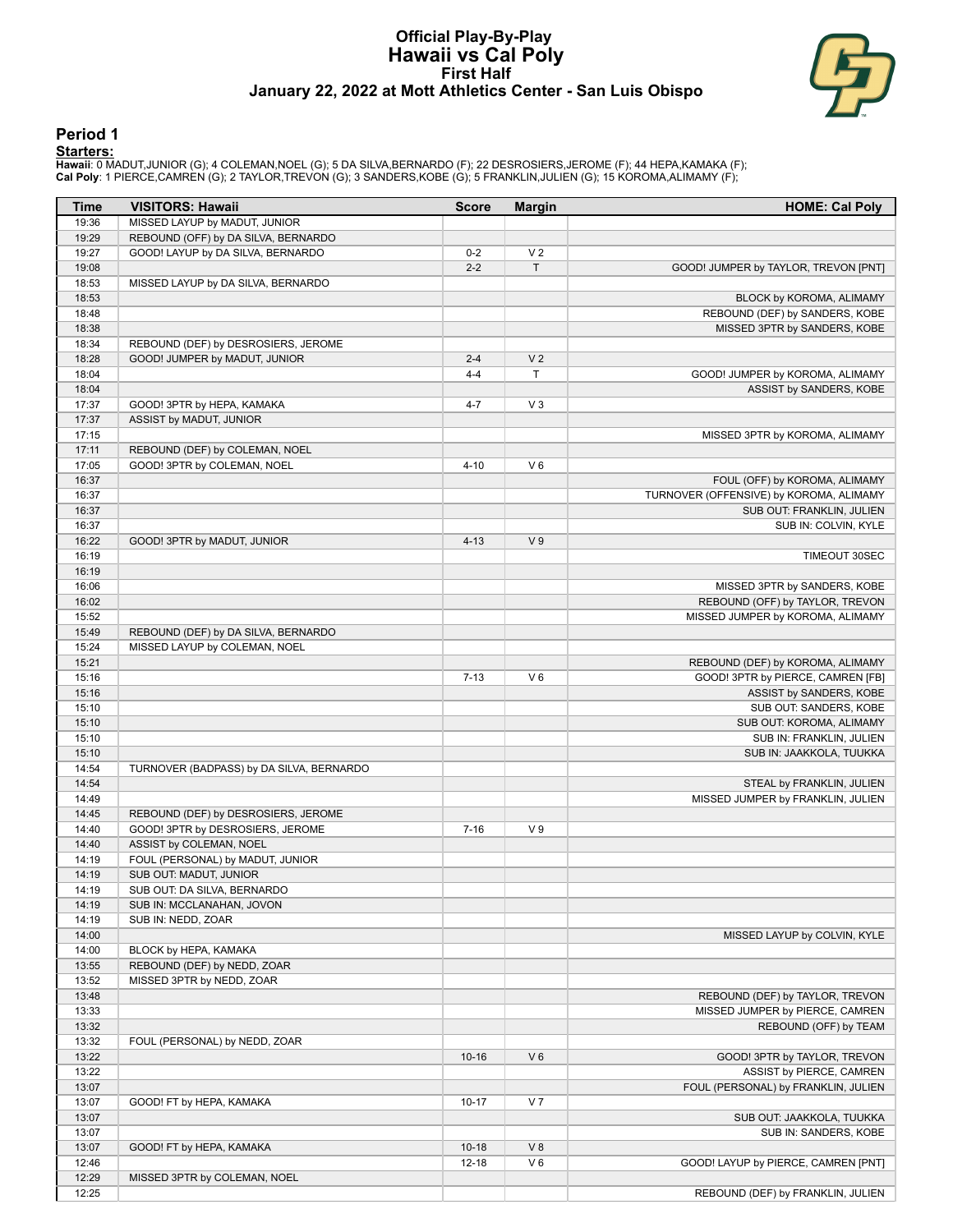| Time           | <b>VISITORS: Hawaii</b>                                          | <b>Score</b>   | <b>Margin</b>                      | <b>HOME: Cal Poly</b>                                                   |
|----------------|------------------------------------------------------------------|----------------|------------------------------------|-------------------------------------------------------------------------|
| 12:20          |                                                                  |                |                                    | TURNOVER (LOSTBALL) by PIERCE, CAMREN                                   |
| 12:20          | STEAL by DESROSIERS, JEROME                                      |                |                                    |                                                                         |
| 12:13          | GOOD! LAYUP by COLEMAN, NOEL [FB/PNT]                            | $12 - 20$      | V8                                 |                                                                         |
| 11:55          |                                                                  |                |                                    | MISSED LAYUP by FRANKLIN, JULIEN                                        |
| 11:53          | REBOUND (DEF) by TEAM                                            |                |                                    |                                                                         |
| 11:53          |                                                                  |                |                                    |                                                                         |
| 11:53          |                                                                  |                |                                    | SUB OUT: PIERCE, CAMREN                                                 |
| 11:53          |                                                                  |                |                                    | SUB IN: KOROMA, ALIMAMY                                                 |
| 11:53          | SUB OUT: NEDD, ZOAR                                              |                |                                    |                                                                         |
| 11:53          | SUB OUT: HEPA, KAMAKA                                            |                |                                    |                                                                         |
| 11:53          | SUB IN: DA SILVA, BERNARDO                                       |                |                                    |                                                                         |
| 11:53          | SUB IN: RILEY, BEON                                              |                |                                    |                                                                         |
| 11:32<br>11:28 | MISSED JUMPER by RILEY, BEON                                     |                |                                    |                                                                         |
| 11:26          |                                                                  |                |                                    | REBOUND (DEF) by KOROMA, ALIMAMY<br>TURNOVER (BADPASS) by SANDERS, KOBE |
| 11:26          | STEAL by MCCLANAHAN, JOVON                                       |                |                                    |                                                                         |
| 11:21          | MISSED LAYUP by MCCLANAHAN, JOVON                                |                |                                    |                                                                         |
| 11:14          | REBOUND (OFF) by COLEMAN, NOEL                                   |                |                                    |                                                                         |
| 11:14          | GOOD! LAYUP by COLEMAN, NOEL                                     | $12 - 22$      | $V$ 10                             |                                                                         |
| 11:02          |                                                                  |                |                                    | MISSED 3PTR by COLVIN, KYLE                                             |
| 11:00          | REBOUND (DEF) by TEAM                                            |                |                                    |                                                                         |
| 10:34          | MISSED 3PTR by RILEY, BEON                                       |                |                                    |                                                                         |
| 10:30          |                                                                  |                |                                    | REBOUND (DEF) by KOROMA, ALIMAMY                                        |
| 10:25          | FOUL (PERSONAL) by RILEY, BEON                                   |                |                                    |                                                                         |
| 10:25          |                                                                  |                |                                    | MISSED FT by FRANKLIN, JULIEN                                           |
| 10:25          |                                                                  |                |                                    | REBOUND (OFF) by TEAM                                                   |
| 10:25          |                                                                  |                |                                    | SUB OUT: SANDERS, KOBE                                                  |
| 10:25          |                                                                  |                |                                    | SUB IN: PIERCE, CAMREN                                                  |
| 10:25          | SUB OUT: COLEMAN, NOEL                                           |                |                                    |                                                                         |
| 10:25          | SUB OUT: RILEY, BEON                                             |                |                                    |                                                                         |
| 10:25          | SUB IN: MADUT, JUNIOR                                            |                |                                    |                                                                         |
| 10:25          | SUB IN: LADO, AMORO                                              |                |                                    |                                                                         |
| 10:25          |                                                                  | 13-22          | V <sub>9</sub>                     | GOOD! FT by FRANKLIN, JULIEN                                            |
| 10:05          | GOOD! LAYUP by DA SILVA, BERNARDO [PNT]                          | 13-24          | V <sub>11</sub>                    |                                                                         |
| 10:05          | ASSIST by MCCLANAHAN, JOVON                                      |                |                                    |                                                                         |
| 10:05<br>10:05 |                                                                  |                |                                    | FOUL (PERSONAL) by TAYLOR, TREVON                                       |
| 10:05          |                                                                  |                |                                    | SUB OUT: TAYLOR, TREVON<br>SUB IN: SANDERS, KOBE                        |
| 10:05          | SUB OUT: DESROSIERS, JEROME                                      |                |                                    |                                                                         |
| 10:05          | SUB IN: HEPA, KAMAKA                                             |                |                                    |                                                                         |
| 10:05          | GOOD! FT by DA SILVA, BERNARDO                                   | $13 - 25$      | V <sub>12</sub>                    |                                                                         |
| 09:49          | FOUL (PERSONAL) by MCCLANAHAN, JOVON                             |                |                                    |                                                                         |
| 09:36          |                                                                  | $15 - 25$      | $V$ 10                             | GOOD! JUMPER by KOROMA, ALIMAMY [PNT]                                   |
| 09:05          | MISSED JUMPER by DA SILVA, BERNARDO                              |                |                                    |                                                                         |
| 09:01          |                                                                  |                |                                    | REBOUND (DEF) by PIERCE, CAMREN                                         |
| 08:53          |                                                                  |                |                                    | MISSED LAYUP by PIERCE, CAMREN                                          |
| 08:50          | REBOUND (DEF) by LADO, AMORO                                     |                |                                    |                                                                         |
| 08:43          |                                                                  |                |                                    | FOUL (PERSONAL) by SANDERS, KOBE                                        |
| 08:42          | GOOD! FT by MADUT, JUNIOR                                        | $15 - 26$      | $V$ 11                             |                                                                         |
| 08:42          | GOOD! FT by MADUT, JUNIOR                                        | 15-27          | V <sub>12</sub>                    |                                                                         |
| 08:42          |                                                                  |                |                                    | SUB OUT: SANDERS, KOBE                                                  |
| 08:42          |                                                                  |                |                                    | SUB IN: TAYLOR, TREVON                                                  |
| 08:42          | GOOD! FT by MADUT, JUNIOR                                        | $15 - 28$      | V <sub>13</sub>                    |                                                                         |
| 08:20          |                                                                  |                |                                    | TURNOVER (OUTOFBOUNDS) by COLVIN, KYLE                                  |
| 08:14<br>08:14 | FOUL (OFF) by LADO, AMORO<br>TURNOVER (OFFENSIVE) by LADO, AMORO |                |                                    |                                                                         |
| 07:58          | FOUL (PERSONAL) by DA SILVA, BERNARDO                            |                |                                    |                                                                         |
| 07:58          |                                                                  |                |                                    |                                                                         |
| 07:58          | SUB OUT: DA SILVA, BERNARDO                                      |                |                                    |                                                                         |
| 07:58          | SUB IN: DESROSIERS, JEROME                                       |                |                                    |                                                                         |
| 07:54          |                                                                  |                |                                    | MISSED LAYUP by KOROMA, ALIMAMY                                         |
| 07:51          |                                                                  |                |                                    | REBOUND (OFF) by KOROMA, ALIMAMY                                        |
| 07:49          |                                                                  |                |                                    | MISSED LAYUP by KOROMA, ALIMAMY                                         |
| 07:46          | REBOUND (DEF) by MCCLANAHAN, JOVON                               |                |                                    |                                                                         |
| 07:45          | GOOD! 3PTR by LADO, AMORO [FB]                                   | $15 - 31$      | $V$ 16                             |                                                                         |
| 07:45          | ASSIST by MADUT, JUNIOR                                          |                |                                    |                                                                         |
| 07:32          | FOUL (PERSONAL) by HEPA, KAMAKA                                  |                |                                    |                                                                         |
| 07:32          |                                                                  | 16-31          | V <sub>15</sub>                    | GOOD! FT by COLVIN, KYLE                                                |
| 07:32          |                                                                  |                |                                    | SUB OUT: FRANKLIN, JULIEN                                               |
| 07:32          |                                                                  |                |                                    | SUB OUT: KOROMA, ALIMAMY                                                |
| 07:32          |                                                                  |                |                                    | SUB IN: SANDERS, KOBE                                                   |
| 07:32          |                                                                  |                |                                    | SUB IN: JAAKKOLA, TUUKKA                                                |
| 07:32          |                                                                  | $17 - 31$      | V <sub>14</sub>                    | GOOD! FT by COLVIN, KYLE                                                |
| 07:19<br>06:59 | GOOD! LAYUP by DESROSIERS, JEROME                                | 17-33<br>19-33 | V <sub>16</sub><br>V <sub>14</sub> | GOOD! JUMPER by JAAKKOLA, TUUKKA [PNT]                                  |
| 06:59          |                                                                  |                |                                    | ASSIST by PIERCE, CAMREN                                                |
|                |                                                                  |                |                                    |                                                                         |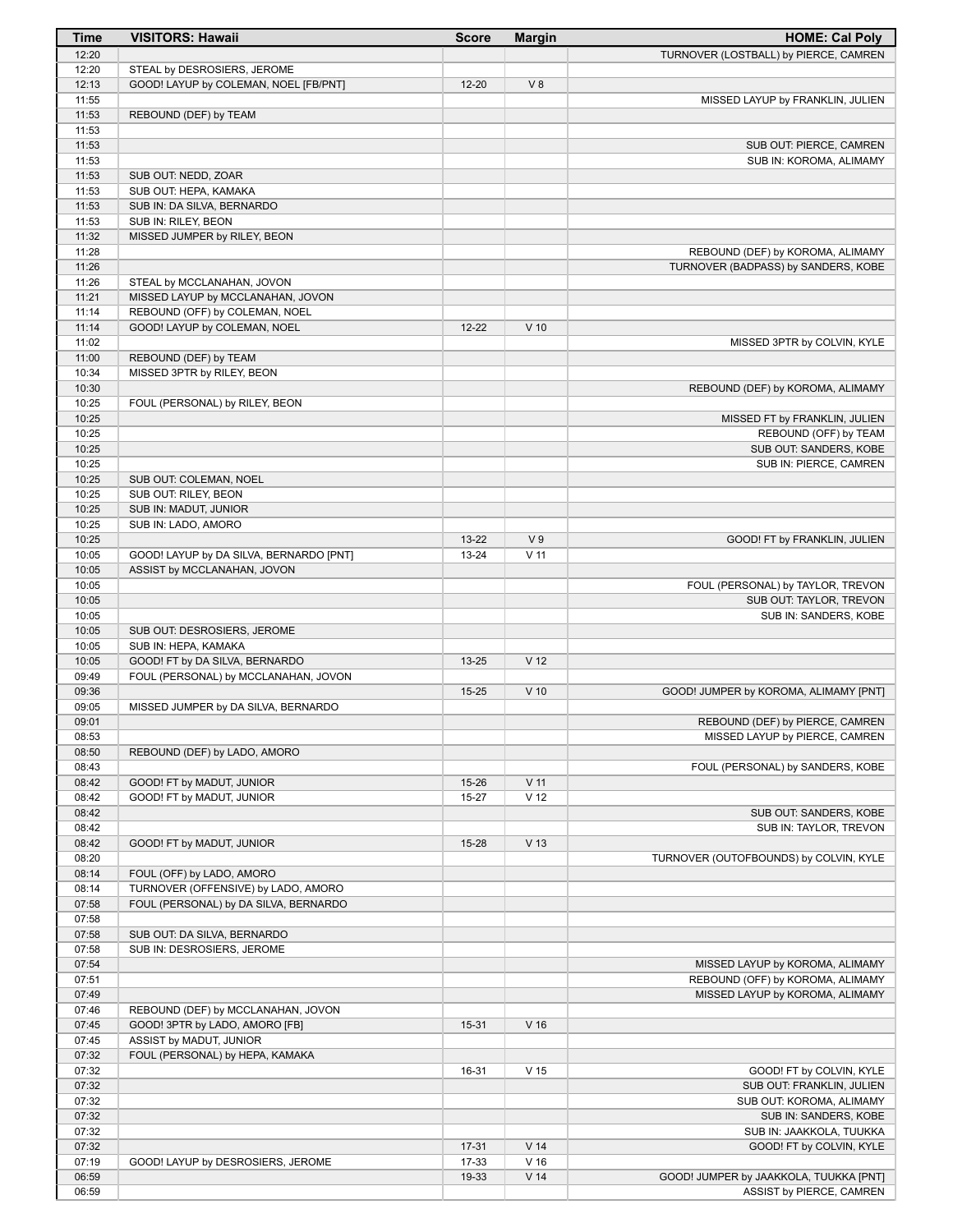| <b>Time</b>    | <b>VISITORS: Hawaii</b>                                         | <b>Score</b> | <b>Margin</b>   | <b>HOME: Cal Poly</b>                                        |
|----------------|-----------------------------------------------------------------|--------------|-----------------|--------------------------------------------------------------|
| 06:41          | TURNOVER (LOSTBALL) by DESROSIERS, JEROME                       |              |                 |                                                              |
| 06:41          |                                                                 |              |                 | STEAL by PIERCE, CAMREN                                      |
| 06:35          |                                                                 | 21-33        | V <sub>12</sub> | GOOD! LAYUP by SANDERS, KOBE [FB]                            |
| 06:35<br>06:14 | MISSED LAYUP by DESROSIERS, JEROME                              |              |                 | ASSIST by PIERCE, CAMREN                                     |
| 06:11          |                                                                 |              |                 | REBOUND (DEF) by COLVIN, KYLE                                |
| 06:06          |                                                                 |              |                 | FOUL (OFF) by COLVIN, KYLE                                   |
| 06:06          |                                                                 |              |                 | TURNOVER (OFFENSIVE) by COLVIN, KYLE                         |
| 06:06          | SUB OUT: LADO, AMORO                                            |              |                 |                                                              |
| 06:06          | SUB OUT: MCCLANAHAN, JOVON                                      |              |                 |                                                              |
| 06:06          | SUB IN: COLEMAN, NOEL                                           |              |                 |                                                              |
| 06:06          | SUB IN: DA SILVA, BERNARDO                                      |              |                 |                                                              |
| 05:41          | MISSED 3PTR by DESROSIERS, JEROME                               |              |                 |                                                              |
| 05:36          |                                                                 |              |                 | REBOUND (DEF) by PIERCE, CAMREN                              |
| 05:22<br>05:22 | FOUL (PERSONAL) by COLEMAN, NOEL<br>SUB OUT: DESROSIERS, JEROME |              |                 |                                                              |
| 05:22          | SUB IN: MCCLANAHAN, JOVON                                       |              |                 |                                                              |
| 05:22          |                                                                 | 22-33        | $V$ 11          | GOOD! FT by PIERCE, CAMREN                                   |
| 05:22          |                                                                 | 23-33        | $V$ 10          | GOOD! FT by PIERCE, CAMREN                                   |
| 05:22          |                                                                 |              |                 | SUB OUT: PIERCE, CAMREN                                      |
| 05:22          |                                                                 |              |                 | SUB IN: FRANKLIN, JULIEN                                     |
| 05:07          | GOOD! 3PTR by MCCLANAHAN, JOVON                                 | 23-36        | V <sub>13</sub> |                                                              |
| 04:46          |                                                                 | 25-36        | V <sub>11</sub> | GOOD! LAYUP by SANDERS, KOBE [PNT]                           |
| 04:33          | MISSED JUMPER by HEPA, KAMAKA                                   |              |                 |                                                              |
| 04:29          |                                                                 |              |                 | REBOUND (DEF) by COLVIN, KYLE                                |
| 04:03<br>03:37 |                                                                 | 27-36        | V <sub>9</sub>  | GOOD! JUMPER by COLVIN, KYLE                                 |
| 03:33          | MISSED LAYUP by COLEMAN, NOEL                                   |              |                 | REBOUND (DEF) by FRANKLIN, JULIEN                            |
| 03:22          |                                                                 |              |                 | MISSED JUMPER by JAAKKOLA, TUUKKA                            |
| 03:19          | REBOUND (DEF) by MADUT, JUNIOR                                  |              |                 |                                                              |
| 03:13          | MISSED DUNK by DA SILVA, BERNARDO                               |              |                 |                                                              |
| 03:13          |                                                                 |              |                 | BLOCK by JAAKKOLA, TUUKKA                                    |
| 03:07          |                                                                 |              |                 | REBOUND (DEF) by COLVIN, KYLE                                |
| 03:03          |                                                                 |              |                 | MISSED LAYUP by COLVIN, KYLE                                 |
| 03:03          | BLOCK by DA SILVA, BERNARDO                                     |              |                 |                                                              |
| 03:03          |                                                                 |              |                 | REBOUND (OFF) by TEAM                                        |
| 03:03<br>03:03 |                                                                 |              |                 | SUB OUT: FRANKLIN, JULIEN                                    |
| 03:03          |                                                                 |              |                 | SUB OUT: JAAKKOLA, TUUKKA                                    |
| 03:03          |                                                                 |              |                 | SUB IN: PIERCE, CAMREN                                       |
| 03:03          |                                                                 |              |                 | SUB IN: KOROMA, ALIMAMY                                      |
| 02:50          |                                                                 |              |                 | MISSED JUMPER by KOROMA, ALIMAMY                             |
| 02:47          | REBOUND (DEF) by HEPA, KAMAKA                                   |              |                 |                                                              |
| 02:44          | MISSED 3PTR by HEPA, KAMAKA                                     |              |                 |                                                              |
| 02:40          |                                                                 |              |                 | REBOUND (DEF) by PIERCE, CAMREN                              |
| 02:31          | FOUL (PERSONAL) by COLEMAN, NOEL                                |              |                 |                                                              |
| 02:31          | SUB OUT: COLEMAN, NOEL                                          |              |                 |                                                              |
| 02:31<br>02:31 | SUB IN: DESROSIERS, JEROME                                      | 28-36        | V8              | GOOD! FT by PIERCE, CAMREN                                   |
| 02:31          |                                                                 | 29-36        | V <sub>7</sub>  | GOOD! FT by PIERCE, CAMREN                                   |
| 02:11          | MISSED 3PTR by MADUT, JUNIOR                                    |              |                 |                                                              |
| 02:06          |                                                                 |              |                 | REBOUND (DEF) by KOROMA, ALIMAMY                             |
| 02:01          | FOUL (PERSONAL) by MCCLANAHAN, JOVON                            |              |                 |                                                              |
| 02:01          |                                                                 | 30-36        | $V_6$           | GOOD! FT by PIERCE, CAMREN                                   |
| 02:01          |                                                                 | 31-36        | V <sub>5</sub>  | GOOD! FT by PIERCE, CAMREN                                   |
| 02:01          | SUB OUT: MCCLANAHAN, JOVON                                      |              |                 |                                                              |
| 02:01          | SUB IN: LADO, AMORO                                             |              |                 |                                                              |
| 02:01          |                                                                 | 32-36        | V <sub>4</sub>  | GOOD! FT by PIERCE, CAMREN                                   |
| 01:52<br>01:52 |                                                                 |              |                 | FOUL (PERSONAL) by TAYLOR, TREVON<br>SUB OUT: TAYLOR, TREVON |
| 01:52          |                                                                 |              |                 | SUB IN: FRANKLIN, JULIEN                                     |
| 01:41          | FOUL (OFF) by LADO, AMORO                                       |              |                 |                                                              |
| 01:41          | TURNOVER (OFFENSIVE) by LADO, AMORO                             |              |                 |                                                              |
| 01:14          |                                                                 |              |                 | MISSED 3PTR by COLVIN, KYLE                                  |
| 01:10          | REBOUND (DEF) by DA SILVA, BERNARDO                             |              |                 |                                                              |
| 01:01          | MISSED 3PTR by LADO, AMORO                                      |              |                 |                                                              |
| 00:56          |                                                                 |              |                 | REBOUND (DEF) by KOROMA, ALIMAMY                             |
| 00:53          |                                                                 | 34-36        | V <sub>2</sub>  | GOOD! DUNK by FRANKLIN, JULIEN [FB]                          |
| 00:53          |                                                                 |              |                 | ASSIST by PIERCE, CAMREN                                     |
| 00:53          | TIMEOUT 30SEC                                                   |              |                 |                                                              |
| 00:41<br>00:41 | TURNOVER (LOSTBALL) by MADUT, JUNIOR                            |              |                 | STEAL by PIERCE, CAMREN                                      |
| 00:21          |                                                                 |              |                 | MISSED JUMPER by COLVIN, KYLE                                |
| 00:16          | REBOUND (DEF) by HEPA, KAMAKA                                   |              |                 |                                                              |
| 00:01          | MISSED 3PTR by MADUT, JUNIOR                                    |              |                 |                                                              |
| 00:00          |                                                                 |              |                 | REBOUND (DEF) by COLVIN, KYLE                                |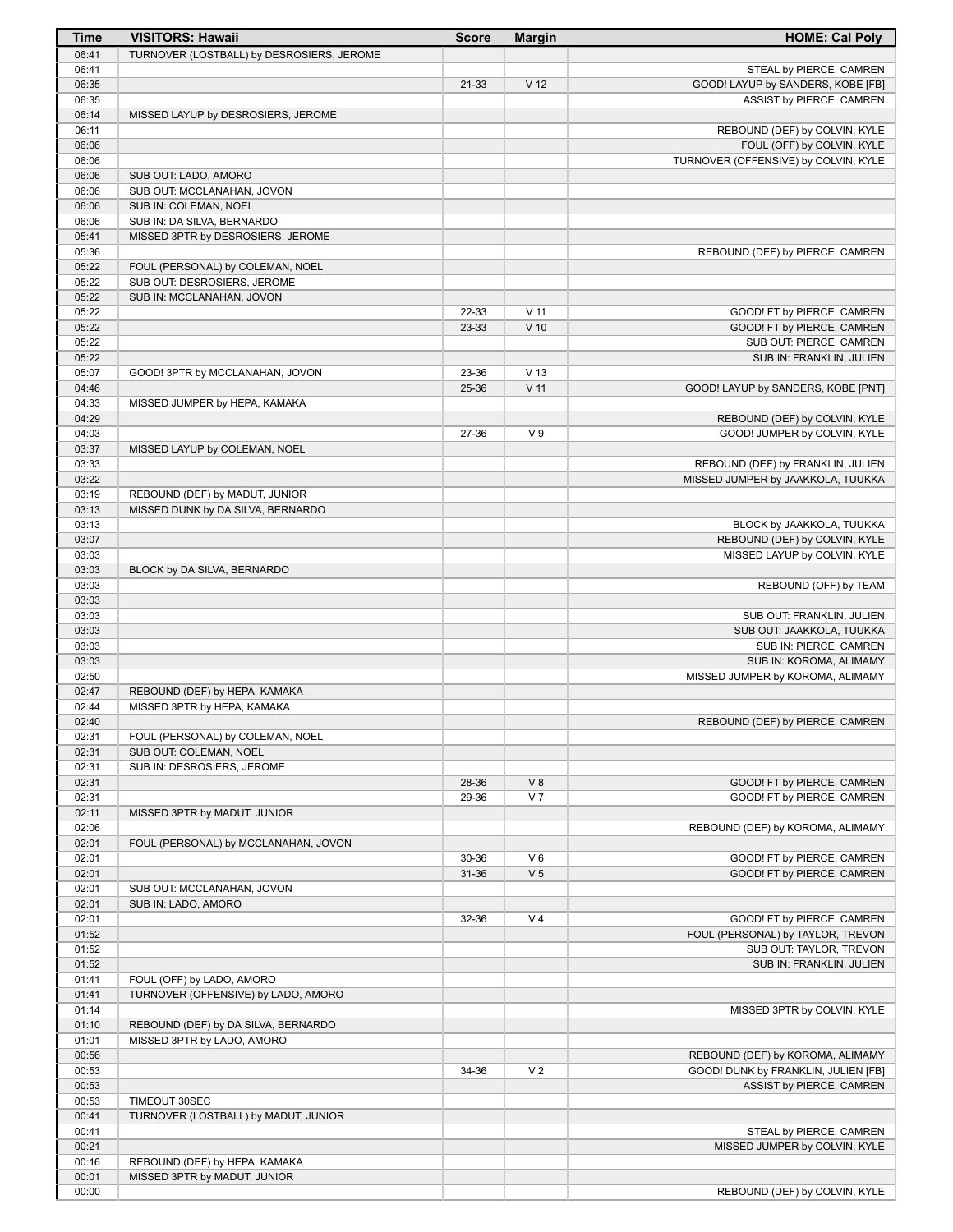# **Hawaii 36, Cal Poly 34**

| <b>Points (This Period)</b> | <b>UHA</b>     | <b>CPU</b>     |
|-----------------------------|----------------|----------------|
| In the Paint                | 10             | 16             |
| Off Turns                   |                |                |
| 2nd Chance                  |                |                |
| Fast Break                  | 5              |                |
| Bench                       | 6              |                |
| Per Poss                    | 1.029<br>15/35 | 1.030<br>16/33 |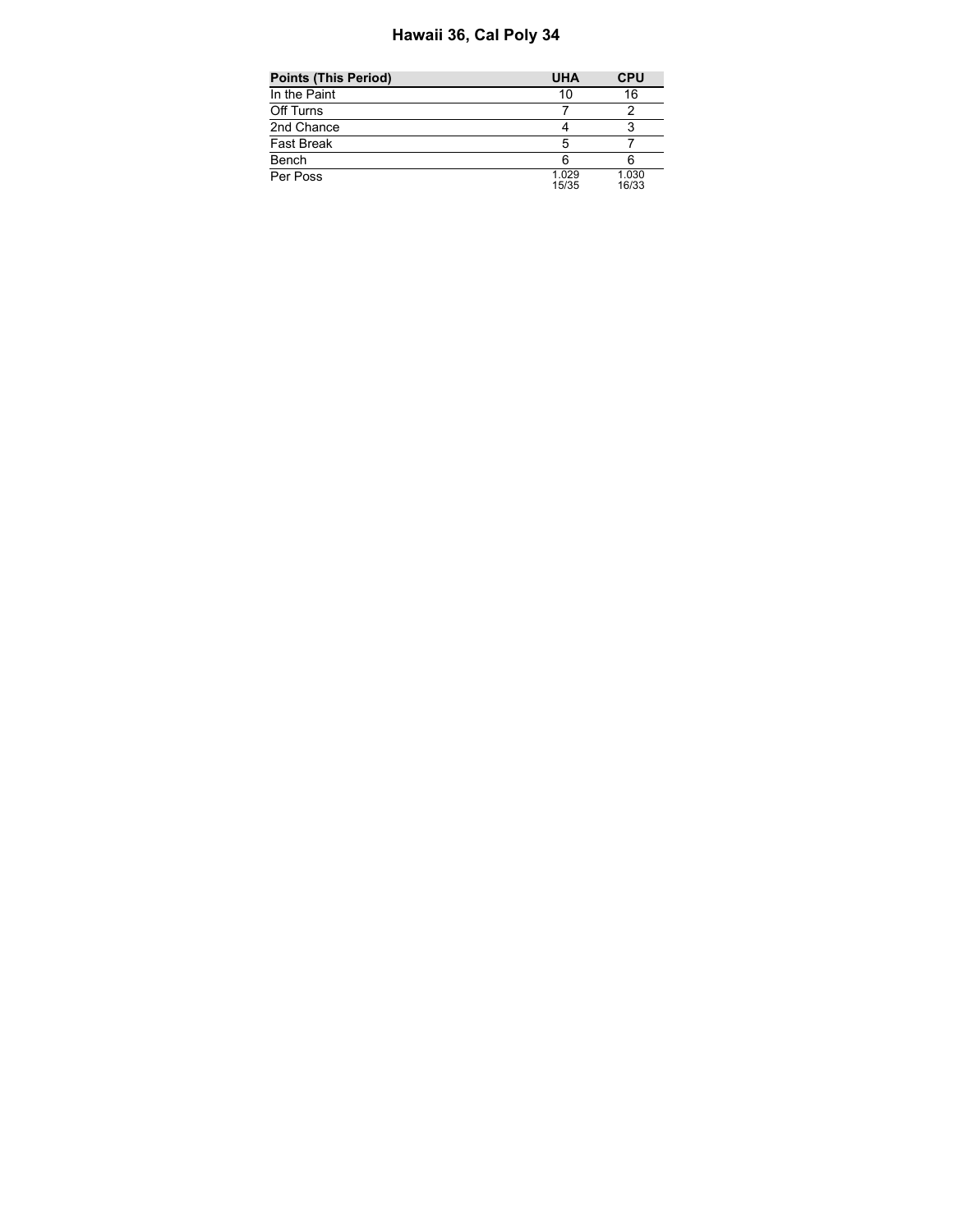#### **Official Box Score Hawaii vs Cal Poly Second Half Statistics Only January 22, 2022 at Mott Athletics Center - San Luis Obispo**



## **Hawaii 33**

| No. | Plaver               | S  | <b>Pts</b> | FG        | 3FG     | <b>FT</b> | <b>OR</b> | <b>DR</b> | <b>TR</b>      | PF           | A        | TO. | <b>Blk</b>   | Stl      | Min      | $+/-$        |
|-----|----------------------|----|------------|-----------|---------|-----------|-----------|-----------|----------------|--------------|----------|-----|--------------|----------|----------|--------------|
| 00  | <b>MADUT, JUNIOR</b> | G  | 0          | $0 - 3$   | $0 - 1$ | $0-0$     | 0         | 2         | 2              |              |          | 2   |              | 0        | 16       | 6            |
| 04  | COLEMAN, NOEL        | G  | 5          | $0 - 2$   | $0 - 0$ | $5-6$     | 0         | 2         | $\overline{2}$ | 2            |          | 0   | $\mathbf{0}$ | 0        | 17       | 11           |
| 05  | DA SILVA, BERNARDO   | F  | 9          | $3 - 7$   | $0 - 0$ | $3 - 4$   | 0         | 5         | 5              | 3            | 0        | 0   | 0            | 0        | 14       | 12           |
| 22  | DESROSIERS, JEROME   | F. |            | $3 - 4$   | $0 - 1$ | $1 - 1$   | 0         | 4         | 4              |              | 0        | 3   | $\Omega$     | $\Omega$ | 20       | 10           |
| 44  | HEPA, KAMAKA         | F. | 6          | $3-6$     | $0 - 1$ | $0-0$     | 2         | 2         | 4              | 1            | 0        |     | 0            | 0        | 15       | 8            |
| 01  | LADO, AMORO          | G  | 0          | $0 - 0$   | $0 - 0$ | $0 - 0$   | 0         | 0         | 0              | $\Omega$     | $\Omega$ | 0   | 0            | 0        | 3        | $-1$         |
| 03  | MCCLANAHAN, JOVON    | G  | 6          | 1-1       | 1-1     | $3 - 4$   |           | 0         |                | 2            | и        | 0   | 0            | 0        | 16       | 9            |
| 10  | RILEY, BEON          | G  | $\Omega$   | $0 - 0$   | $0 - 0$ | $0 - 0$   | 0         | 0         | $\Omega$       | $\mathbf{0}$ | 0        | 0   | $\mathbf{0}$ | 0        | $\Omega$ | $\mathbf{0}$ |
| 20  | NEDD, ZOAR           | F  | $\Omega$   | $0 - 0$   | $0 - 0$ | $0-0$     | 0         | 0         | 0              | 0            | 0        | 0   | 0            | 0        | 0        | $\mathbf{0}$ |
|     | TEAM                 |    |            |           |         |           |           | 1         | 2              | $\mathbf 0$  |          | 0   |              |          |          |              |
|     | <b>TOTALS</b>        |    | 33         | $10 - 23$ | $1 - 4$ | $12 - 15$ | 4         | 16        | 20             | 10           | 3        | 6   |              |          | 100      |              |

| <b>Shooting By Period</b><br>Period | FG        | FG%   | 3FG  | 3FG%  |           | FT%   | Deadball Rebounds: 1,0<br>Last FG Half: UHA - |
|-------------------------------------|-----------|-------|------|-------|-----------|-------|-----------------------------------------------|
| 2nd Half                            | 10-23     | 43%   | 1-4  | 25%   | $12 - 15$ | 80%   |                                               |
| Game                                | $22 - 53$ | 41.5% | 7-18 | 38.9% | 18-21     | 85.7% |                                               |

# **Cal Poly 22**

| No. | Player                  | S. | <b>Pts</b> | FG.      | 3FG     | FT      | <b>OR</b> | <b>DR</b> | TR             | <b>PF</b>       |              | A TO        | <b>Blk</b>       | Stl      | Min.              | $+/-$          |
|-----|-------------------------|----|------------|----------|---------|---------|-----------|-----------|----------------|-----------------|--------------|-------------|------------------|----------|-------------------|----------------|
| 01  | PIERCE, CAMREN          | G  | 4          | $1 - 10$ | $0 - 2$ | $2 - 2$ | 0         | 2         | 2              | 1.              | 3            |             | $\Omega$         | 0        | 20                | $-11$          |
| 02  | <b>TAYLOR, TREVON</b>   | G  | $\Omega$   | $0 - 2$  | $0 - 2$ | $0 - 0$ | $\Omega$  | 2         | 2              | 1               | 1            | 0           | -1               | $\Omega$ | $-15$             | $-11$          |
|     | 03 SANDERS, KOBE        | G  | 3          | $1 - 2$  | $0 - 1$ | $1 - 2$ | 0         | 0         | $\mathbf{0}$   | 3               | $\mathbf{0}$ | $\mathbf 0$ | $\Omega$         | $\Omega$ | <b>20</b>         | $-11$          |
|     | 05 FRANKLIN, JULIEN     | G  | $\Omega$   | $0 - 1$  | $0 - 0$ | $0 - 0$ | 0         | 4         | $\overline{4}$ | $\Omega$        | $\Omega$     | 1           | $\Omega$         | $\Omega$ | -13               | -8             |
|     | 15 KOROMA, ALIMAMY      | F. | 12         | $4 - 7$  | $0 - 0$ | $4 - 4$ |           | 3         | 4              | 3               | $\Omega$     | 3           | $\Omega$         | 1        | 13                | $\overline{1}$ |
| 14  | <b>JAAKKOLA, TUUKKA</b> | F. | $\Omega$   | $0 - 1$  | $0 - 0$ | $0 - 0$ | 0         | $\Omega$  | $\Omega$       | $\mathcal{P}$   | $\Omega$     | $\Omega$    | -1               | $\Omega$ | $\overline{7}$    | $-12$          |
| 33  | <b>COLVIN, KYLE</b>     | F. | 3          | $1 - 3$  | $1 - 2$ | $0 - 0$ | 0         | 0         | $\Omega$       | $\mathcal{P}$   | $\Omega$     | $\mathbf 0$ | $\Omega$         | $\Omega$ | $12 \overline{ }$ | -3             |
|     | <b>TEAM</b>             |    |            |          |         |         | 2         | 0         | 2              | - 0             |              | 0           |                  |          |                   |                |
|     | <b>TOTALS</b>           |    |            | 22 7-26  | 1-7     | 7-8     | 3         | 11        | 14             | 12 <sup>2</sup> | 4            | 5           | $\boldsymbol{P}$ |          | 1 100             |                |
|     |                         |    |            |          |         |         |           |           |                |                 |              |             |                  |          |                   |                |

| <b>Shooting By Period</b><br>Period | FG    | FG%   | 3FG      | 3FG%  | FТ      | FT%   |
|-------------------------------------|-------|-------|----------|-------|---------|-------|
| 2nd Half                            | 7-26  | 27%   | 1.7      | 14%   | 7-8     | 88%   |
| Game                                | 18-54 | 33.3% | $3 - 14$ | 21.4% | $17-19$ | 89.5% |

*Deadball Rebounds:* 2,0 *Last FG Half:* CPU -

| Game Notes:                                        | <b>Score</b> | 1st | 2 <sub>nd</sub> | <b>TOT</b> | <b>Points (This Period)</b> | UHA CPU       |                |
|----------------------------------------------------|--------------|-----|-----------------|------------|-----------------------------|---------------|----------------|
| Officials: Verne Harris, Levon Zakarian, John Paul | <b>UHA</b>   | 36  | 33              | 69         | In the Paint                | 16            | 12             |
| Guerrero<br>Attendance: 1371                       | CPU          | 34  | 22              | 56         | Off Turns                   |               |                |
|                                                    |              |     |                 |            | 2nd Chance                  |               |                |
| Start Time: 10:01 PM ET<br>End Time: 11:59 PM ET   |              |     |                 |            | <b>Fast Break</b>           |               |                |
| Game Duration: 1:57                                |              |     |                 |            | Bench                       |               |                |
| Conference Game:                                   |              |     |                 |            | Per Poss                    | .065<br>16/31 | 0.710<br>11/31 |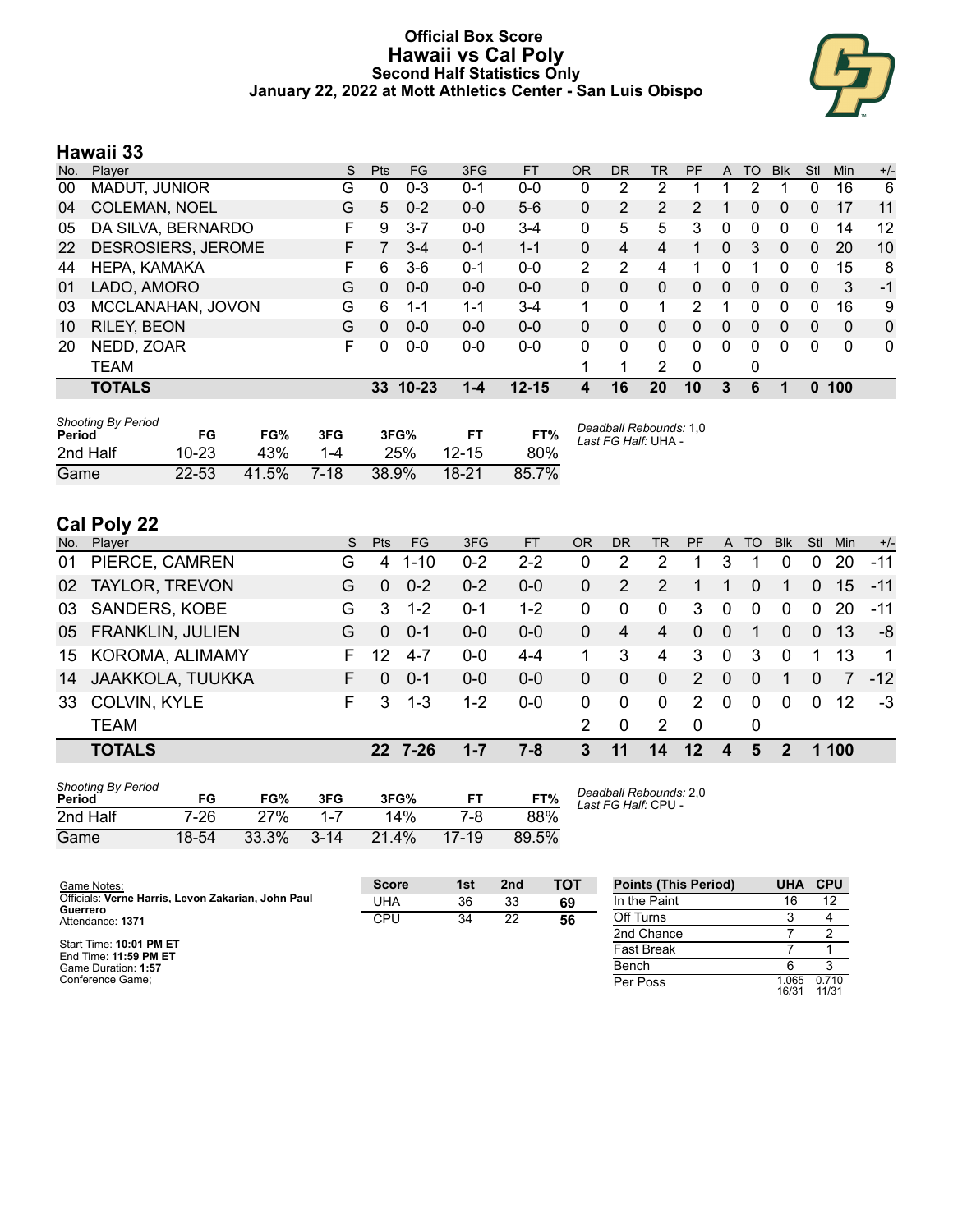#### **Official Play-By-Play Hawaii vs Cal Poly Second Half January 22, 2022 at Mott Athletics Center - San Luis Obispo**



#### **Period 2**

#### **Starters:**

Hawaii: 0 MADUT,JUNIOR (G); 4 COLEMAN,NOEL (G); 5 DA SILVA,BERNARDO (F); 22 DESROSIERS,JEROME (F); 44 HEPA,KAMAKA (F);<br>**Cal Poly**: 1 PIERCE,CAMREN (G); 2 TAYLOR,TREVON (G); 3 SANDERS,KOBE (G); 5 FRANKLIN,JULIEN (G); 15 KOR

| Time           | <b>VISITORS: Hawaii</b>                                            | <b>Score</b> | <b>Margin</b>   | <b>HOME: Cal Poly</b>                                               |
|----------------|--------------------------------------------------------------------|--------------|-----------------|---------------------------------------------------------------------|
| 20:00          |                                                                    |              |                 | SUB OUT: COLVIN, KYLE                                               |
| 20:00          |                                                                    |              |                 | SUB IN: TAYLOR, TREVON                                              |
| 20:00          | SUB OUT: LADO, AMORO                                               |              |                 |                                                                     |
| 20:00          | SUB IN: COLEMAN, NOEL                                              |              |                 |                                                                     |
| 19:44          |                                                                    |              |                 | MISSED JUMPER by PIERCE, CAMREN                                     |
| 19:40          | REBOUND (DEF) by DESROSIERS, JEROME                                |              |                 |                                                                     |
| 19:24          | TURNOVER (BADPASS) by MADUT, JUNIOR                                |              |                 |                                                                     |
| 19:24          |                                                                    |              |                 | STEAL by KOROMA, ALIMAMY                                            |
| 19:18          |                                                                    |              |                 | FOUL (OFF) by KOROMA, ALIMAMY                                       |
| 19:18          |                                                                    |              |                 | TURNOVER (OFFENSIVE) by KOROMA, ALIMAMY                             |
| 19:01          | MISSED JUMPER by DA SILVA, BERNARDO                                |              |                 |                                                                     |
| 18:57<br>18:54 |                                                                    |              |                 | REBOUND (DEF) by FRANKLIN, JULIEN<br>MISSED LAYUP by PIERCE, CAMREN |
| 18:50          |                                                                    |              |                 |                                                                     |
| 18:49          |                                                                    |              |                 | REBOUND (OFF) by KOROMA, ALIMAMY<br>MISSED LAYUP by KOROMA, ALIMAMY |
| 18:46          | REBOUND (DEF) by DA SILVA, BERNARDO                                |              |                 |                                                                     |
| 18:25          | GOOD! JUMPER by DA SILVA, BERNARDO                                 | 34-38        | V <sub>4</sub>  |                                                                     |
| 18:05          |                                                                    |              |                 | MISSED 3PTR by SANDERS, KOBE                                        |
| 18:01          | REBOUND (DEF) by DA SILVA, BERNARDO                                |              |                 |                                                                     |
| 17:45          | MISSED JUMPER by COLEMAN, NOEL                                     |              |                 |                                                                     |
| 17:40          |                                                                    |              |                 | REBOUND (DEF) by FRANKLIN, JULIEN                                   |
| 17:24          |                                                                    | 36-38        | V <sub>2</sub>  | GOOD! LAYUP by KOROMA, ALIMAMY                                      |
| 17:24          |                                                                    |              |                 | ASSIST by PIERCE, CAMREN                                            |
| 17:09          | MISSED JUMPER by MADUT, JUNIOR                                     |              |                 |                                                                     |
| 17:06          |                                                                    |              |                 | REBOUND (DEF) by KOROMA, ALIMAMY                                    |
| 16:57          |                                                                    |              |                 | MISSED JUMPER by PIERCE, CAMREN                                     |
| 16:53          | REBOUND (DEF) by DESROSIERS, JEROME                                |              |                 |                                                                     |
| 16:33          | MISSED JUMPER by DA SILVA, BERNARDO                                |              |                 |                                                                     |
| 16:29          |                                                                    |              |                 | REBOUND (DEF) by KOROMA, ALIMAMY                                    |
| 16:14          |                                                                    |              |                 | MISSED JUMPER by KOROMA, ALIMAMY                                    |
| 16:10          | REBOUND (DEF) by DA SILVA, BERNARDO                                |              |                 |                                                                     |
| 16:03          | GOOD! LAYUP by DA SILVA, BERNARDO                                  | 36-40        | V <sub>4</sub>  |                                                                     |
| 16:03          | ASSIST by COLEMAN, NOEL                                            |              |                 |                                                                     |
| 15:43          |                                                                    |              |                 | FOUL (OFF) by KOROMA, ALIMAMY                                       |
| 15:43          |                                                                    |              |                 | TURNOVER (OFFENSIVE) by KOROMA, ALIMAMY                             |
| 15:43          |                                                                    |              |                 |                                                                     |
| 15:43          |                                                                    |              |                 | SUB OUT: FRANKLIN, JULIEN                                           |
| 15:43          |                                                                    |              |                 | SUB OUT: KOROMA, ALIMAMY                                            |
| 15:43          |                                                                    |              |                 | SUB IN: JAAKKOLA, TUUKKA                                            |
| 15:43          |                                                                    |              |                 | SUB IN: COLVIN, KYLE                                                |
| 15:43          | SUB OUT: MADUT, JUNIOR                                             |              |                 |                                                                     |
| 15:43          | SUB IN: MCCLANAHAN, JOVON                                          |              |                 |                                                                     |
| 15:29          | MISSED LAYUP by COLEMAN, NOEL                                      |              |                 |                                                                     |
| 15:28          | REBOUND (OFF) by TEAM                                              |              |                 |                                                                     |
| 15:19          | MISSED LAYUP by DA SILVA, BERNARDO                                 |              |                 |                                                                     |
| 15:19          |                                                                    |              |                 | BLOCK by JAAKKOLA, TUUKKA                                           |
| 15:19          | REBOUND (OFF) by HEPA, KAMAKA                                      |              |                 |                                                                     |
| 15:18          | GOOD! LAYUP by DESROSIERS, JEROME [PNT]                            | 36-42        | $V_6$           |                                                                     |
| 15:18          |                                                                    |              |                 | FOUL (PERSONAL) by COLVIN, KYLE                                     |
| 15:18          | GOOD! FT by DESROSIERS, JEROME                                     | 36-43        | V <sub>7</sub>  |                                                                     |
| 14:57<br>14:53 |                                                                    |              |                 | MISSED JUMPER by JAAKKOLA, TUUKKA                                   |
| 14:42          | REBOUND (DEF) by DA SILVA, BERNARDO<br>GOOD! LAYUP by HEPA, KAMAKA | 36-45        | V <sub>9</sub>  |                                                                     |
| 14:36          |                                                                    |              |                 | TIMEOUT 30SEC                                                       |
| 14:15          |                                                                    |              |                 | MISSED 3PTR by TAYLOR, TREVON                                       |
| 14:11          | REBOUND (DEF) by HEPA, KAMAKA                                      |              |                 |                                                                     |
| 14:02          |                                                                    |              |                 | FOUL (PERSONAL) by TAYLOR, TREVON                                   |
| 14:02          |                                                                    |              |                 | SUB OUT: TAYLOR, TREVON                                             |
| 14:02          |                                                                    |              |                 | SUB IN: FRANKLIN, JULIEN                                            |
| 13:51          | TURNOVER (TRAVEL) by DESROSIERS, JEROME                            |              |                 |                                                                     |
| 13:28          |                                                                    |              |                 | MISSED LAYUP by COLVIN, KYLE                                        |
| 13:25          | REBOUND (DEF) by DESROSIERS, JEROME                                |              |                 |                                                                     |
| 13:05          | GOOD! JUMPER by DA SILVA, BERNARDO                                 | 36-47        | V <sub>11</sub> |                                                                     |
| 12:46          |                                                                    | 38-47        | V <sub>9</sub>  | GOOD! JUMPER by SANDERS, KOBE [PNT]                                 |
| 12:22          |                                                                    |              |                 | FOUL (PERSONAL) by JAAKKOLA, TUUKKA                                 |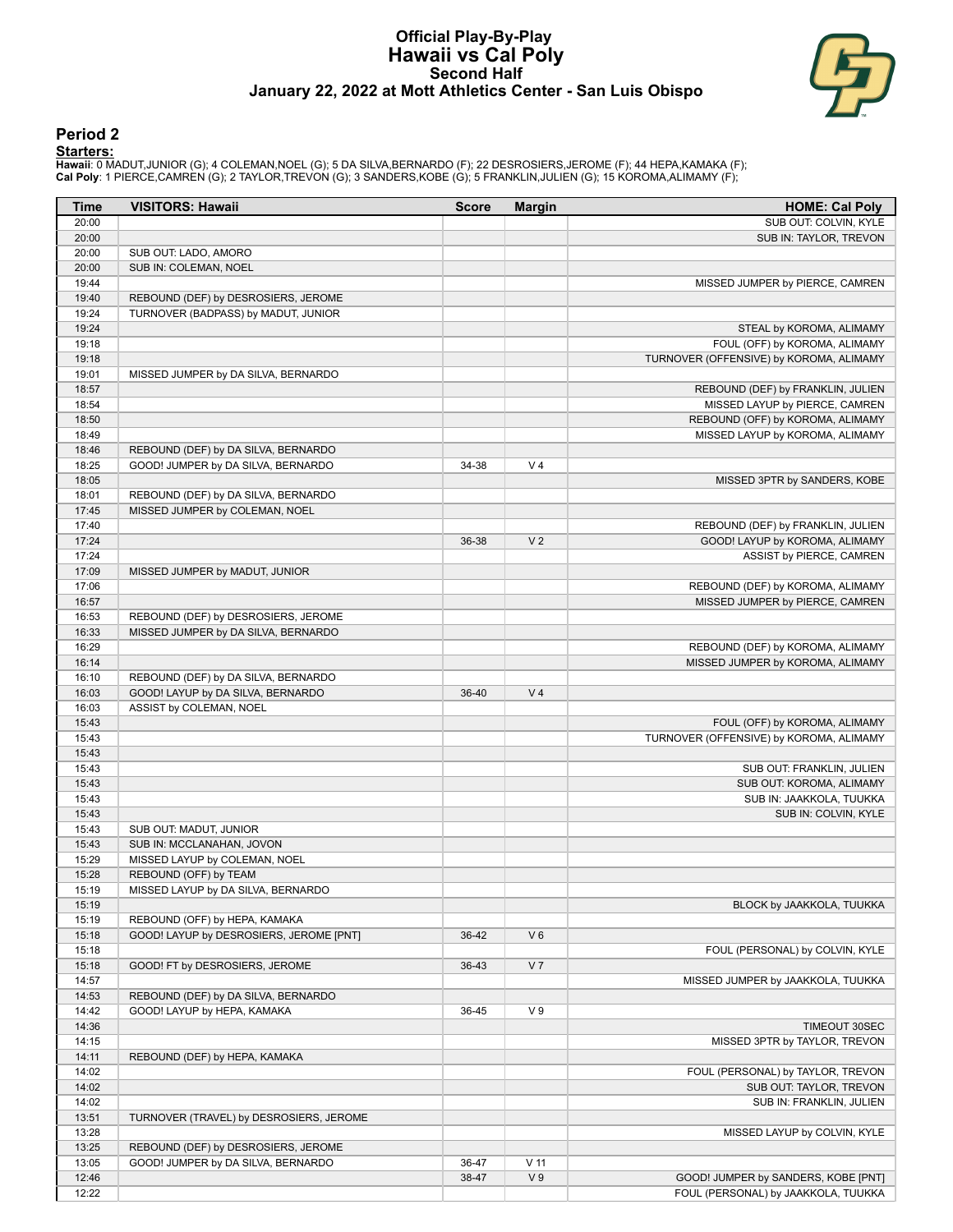| Time           | <b>VISITORS: Hawaii</b>                                          | <b>Score</b> | <b>Margin</b>   | <b>HOME: Cal Poly</b>                      |
|----------------|------------------------------------------------------------------|--------------|-----------------|--------------------------------------------|
| 12:22          | MISSED FT by DA SILVA, BERNARDO                                  |              |                 |                                            |
| 12:22          | REBOUND (OFF) by TEAM                                            |              |                 |                                            |
| 12:22          | SUB OUT: COLEMAN, NOEL                                           |              |                 |                                            |
| 12:22          | SUB IN: MADUT, JUNIOR                                            |              |                 |                                            |
| 12:22          | GOOD! FT by DA SILVA, BERNARDO                                   | 38-48        | $V$ 10          |                                            |
| 12:22          | FOUL (PERSONAL) by HEPA, KAMAKA                                  |              |                 |                                            |
| 12:22          |                                                                  |              |                 | SUB OUT: JAAKKOLA, TUUKKA                  |
| 12:22          |                                                                  |              |                 | SUB IN: KOROMA, ALIMAMY                    |
| 12:22          | SUB OUT: HEPA, KAMAKA                                            |              |                 |                                            |
| 12:22          | SUB IN: LADO, AMORO                                              |              |                 |                                            |
| 12:05          |                                                                  | 40-48        | V8              | GOOD! LAYUP by KOROMA, ALIMAMY [PNT]       |
| 12:05          |                                                                  |              |                 | ASSIST by PIERCE, CAMREN                   |
| 11:38          | MISSED JUMPER by DA SILVA, BERNARDO                              |              |                 |                                            |
| 11:34          |                                                                  |              |                 | REBOUND (DEF) by FRANKLIN, JULIEN          |
| 11:27          |                                                                  | 42-48        | $V_6$           | GOOD! LAYUP by PIERCE, CAMREN              |
| 11:11          | GOOD! 3PTR by MCCLANAHAN, JOVON                                  | 42-51        | V <sub>9</sub>  |                                            |
| 10:53<br>10:53 | FOUL (PERSONAL) by DA SILVA, BERNARDO                            |              |                 |                                            |
| 10:35          |                                                                  |              |                 | MISSED LAYUP by PIERCE, CAMREN             |
| 10:35          | BLOCK by MADUT, JUNIOR                                           |              |                 |                                            |
| 10:35          |                                                                  |              |                 | REBOUND (OFF) by TEAM                      |
| 10:32          |                                                                  |              |                 | MISSED 3PTR by PIERCE, CAMREN              |
| 10:29          | REBOUND (DEF) by MADUT, JUNIOR                                   |              |                 |                                            |
| 10:04          | MISSED 3PTR by DESROSIERS, JEROME                                |              |                 |                                            |
| 10:04          |                                                                  |              |                 | REBOUND (DEF) by FRANKLIN, JULIEN          |
| 10:04          | FOUL (PERSONAL) by MADUT, JUNIOR                                 |              |                 |                                            |
| 09:44          |                                                                  |              |                 | TURNOVER (OUTOFBOUNDS) by FRANKLIN, JULIEN |
| 09:44          | SUB OUT: DA SILVA, BERNARDO                                      |              |                 |                                            |
| 09:44          | SUB IN: HEPA, KAMAKA                                             |              |                 |                                            |
| 09:21          | MISSED 3PTR by HEPA, KAMAKA                                      |              |                 |                                            |
| 09:17          |                                                                  |              |                 | REBOUND (DEF) by PIERCE, CAMREN            |
| 09:09          |                                                                  |              |                 | FOUL (OFF) by KOROMA, ALIMAMY              |
| 09:09          |                                                                  |              |                 | TURNOVER (OFFENSIVE) by KOROMA, ALIMAMY    |
| 09:09          |                                                                  |              |                 | SUB OUT: KOROMA, ALIMAMY                   |
| 09:09          |                                                                  |              |                 | SUB OUT: COLVIN, KYLE                      |
| 09:09          |                                                                  |              |                 | SUB IN: TAYLOR, TREVON                     |
| 09:09          |                                                                  |              |                 | SUB IN: JAAKKOLA, TUUKKA                   |
| 09:09          | SUB OUT: LADO, AMORO                                             |              |                 |                                            |
| 09:09          | SUB IN: COLEMAN, NOEL                                            |              |                 |                                            |
| 08:50          | TURNOVER (TRAVEL) by DESROSIERS, JEROME                          |              |                 |                                            |
| 08:24          |                                                                  |              |                 | MISSED JUMPER by PIERCE, CAMREN            |
| 08:21          | REBOUND (DEF) by COLEMAN, NOEL                                   |              |                 |                                            |
| 08:00          | MISSED JUMPER by HEPA, KAMAKA                                    |              |                 |                                            |
| 07:54<br>07:54 | REBOUND (OFF) by HEPA, KAMAKA<br>GOOD! LAYUP by HEPA, KAMAKA     | 42-53        | V <sub>11</sub> |                                            |
| 07:41          | FOUL (PERSONAL) by DESROSIERS, JEROME                            |              |                 |                                            |
| 07:41          |                                                                  |              |                 |                                            |
| 07:41          | SUB OUT: DESROSIERS, JEROME                                      |              |                 |                                            |
| 07:41          | SUB IN: DA SILVA, BERNARDO                                       |              |                 |                                            |
| 07:31          | FOUL (PERSONAL) by DA SILVA, BERNARDO                            |              |                 |                                            |
| 07:27          |                                                                  |              |                 | MISSED JUMPER by PIERCE, CAMREN            |
| 07:22          | REBOUND (DEF) by HEPA, KAMAKA                                    |              |                 |                                            |
| 07:11          |                                                                  |              |                 | FOUL (PERSONAL) by SANDERS, KOBE           |
| 07:11          | GOOD! FT by COLEMAN, NOEL                                        | 42-54        | V <sub>12</sub> |                                            |
| 07:11          | SUB OUT: DA SILVA, BERNARDO                                      |              |                 |                                            |
| 07:11          | SUB IN: DESROSIERS, JEROME                                       |              |                 |                                            |
| 07:10          | MISSED FT by COLEMAN, NOEL                                       |              |                 |                                            |
| 07:04          | REBOUND (OFF) by MCCLANAHAN, JOVON                               |              |                 |                                            |
| 06:49          | GOOD! LAYUP by DESROSIERS, JEROME                                | 42-56        | V <sub>14</sub> |                                            |
| 06:32          |                                                                  |              |                 | MISSED JUMPER by FRANKLIN, JULIEN          |
| 06:27          | REBOUND (DEF) by COLEMAN, NOEL                                   |              |                 |                                            |
| 06:05          | MISSED JUMPER by HEPA, KAMAKA                                    |              |                 |                                            |
| 06:00          |                                                                  |              |                 | REBOUND (DEF) by TAYLOR, TREVON            |
| 05:57          |                                                                  |              |                 | TURNOVER (TRAVEL) by PIERCE, CAMREN        |
| 05:57          |                                                                  |              |                 | SUB OUT: FRANKLIN, JULIEN                  |
| 05:57          |                                                                  |              |                 | SUB OUT: JAAKKOLA, TUUKKA                  |
| 05:57          |                                                                  |              |                 | SUB IN: KOROMA, ALIMAMY                    |
| 05:57          |                                                                  |              |                 | SUB IN: COLVIN, KYLE                       |
| 05:46<br>05:46 | TURNOVER (TRAVEL) by DESROSIERS, JEROME<br>SUB OUT: HEPA, KAMAKA |              |                 |                                            |
| 05:46          | SUB IN: DA SILVA, BERNARDO                                       |              |                 |                                            |
| 05:30          |                                                                  |              |                 | MISSED JUMPER by KOROMA, ALIMAMY           |
| 05:26          | REBOUND (DEF) by DA SILVA, BERNARDO                              |              |                 |                                            |
| 05:11          | TURNOVER (DRIBBLING) by MADUT, JUNIOR                            |              |                 |                                            |
| 05:02          | FOUL (PERSONAL) by COLEMAN, NOEL                                 |              |                 |                                            |
| 04:58          | FOUL (PERSONAL) by DA SILVA, BERNARDO                            |              |                 |                                            |
|                |                                                                  |              |                 |                                            |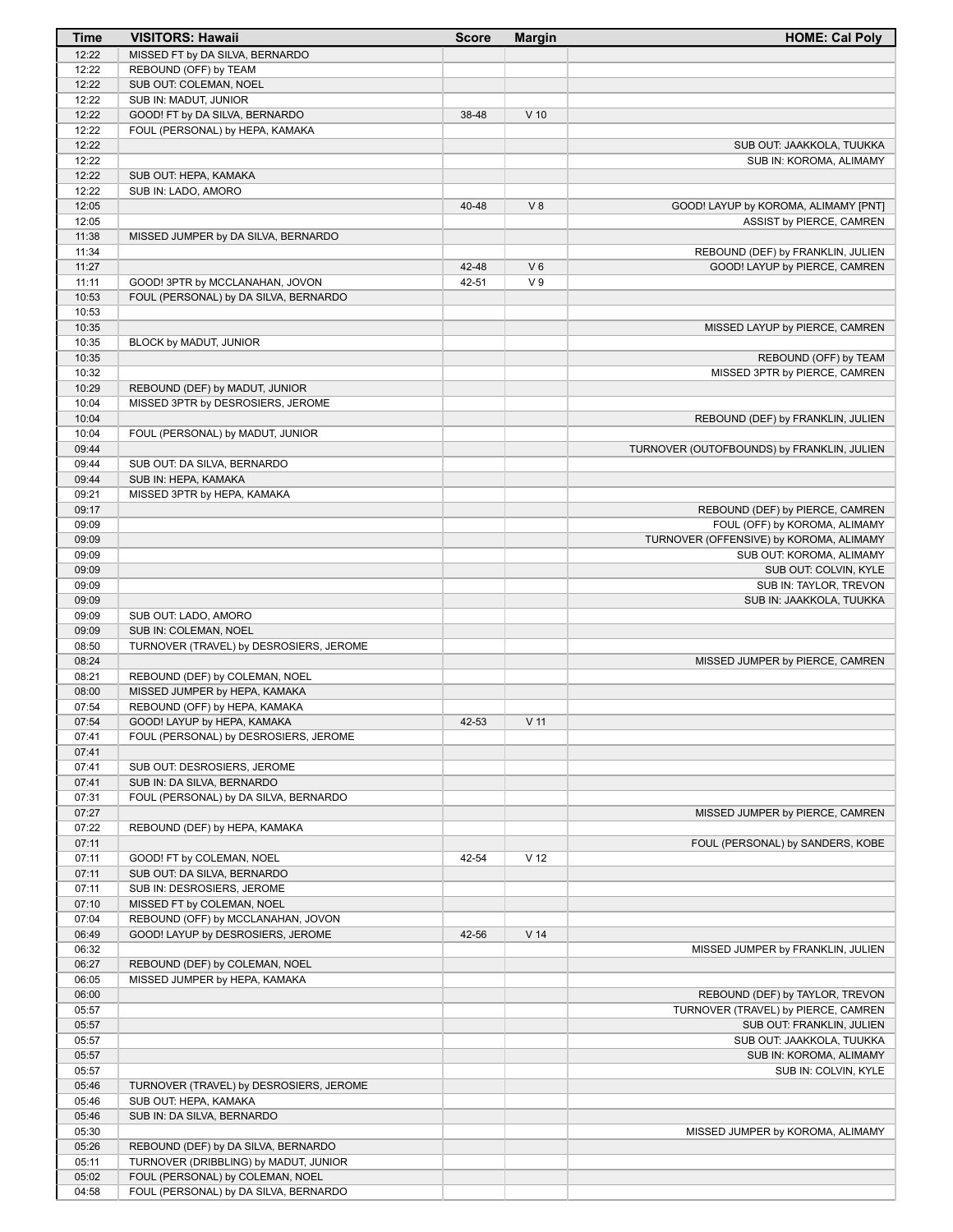| Time           | <b>VISITORS: Hawaii</b>                  | <b>Score</b>   | <b>Margin</b>                      | <b>HOME: Cal Poly</b>                 |
|----------------|------------------------------------------|----------------|------------------------------------|---------------------------------------|
| 04:58          | SUB OUT: DA SILVA, BERNARDO              |                |                                    |                                       |
| 04:58          | SUB IN: HEPA, KAMAKA                     |                |                                    |                                       |
| 04:58          |                                          | 43-56          | V <sub>13</sub>                    | GOOD! FT by KOROMA, ALIMAMY           |
| 04:58          |                                          | 44-56          | V <sub>12</sub>                    | GOOD! FT by KOROMA, ALIMAMY           |
| 04:42<br>04:27 | TURNOVER (BADPASS) by HEPA, KAMAKA       | 46-56          | $V$ 10                             | GOOD! JUMPER by KOROMA, ALIMAMY [PNT] |
| 04:27          |                                          |                |                                    | ASSIST by TAYLOR, TREVON              |
| 04:18          | TIMEOUT 30SEC                            |                |                                    |                                       |
| 04:18          |                                          |                |                                    |                                       |
| 03:55          | GOOD! JUMPER by HEPA, KAMAKA             | 46-58          | V <sub>12</sub>                    |                                       |
| 03:55          | ASSIST by MADUT, JUNIOR                  |                |                                    |                                       |
| 03:36          | FOUL (PERSONAL) by COLEMAN, NOEL         |                |                                    |                                       |
| 03:36<br>03:36 |                                          | 47-58<br>48-58 | V <sub>11</sub><br>$V$ 10          | GOOD! FT by KOROMA, ALIMAMY           |
| 03:23          | MISSED 3PTR by MADUT, JUNIOR             |                |                                    | GOOD! FT by KOROMA, ALIMAMY           |
| 03:19          |                                          |                |                                    | REBOUND (DEF) by KOROMA, ALIMAMY      |
| 03:05          | FOUL (PERSONAL) by MCCLANAHAN, JOVON     |                |                                    |                                       |
| 03:05          |                                          | 49-58          | V <sub>9</sub>                     | GOOD! FT by PIERCE, CAMREN            |
| 03:05          |                                          | 50-58          | V8                                 | GOOD! FT by PIERCE, CAMREN            |
| 02:52          | MISSED JUMPER by MADUT, JUNIOR           |                |                                    |                                       |
| 02:52          |                                          |                |                                    | BLOCK by TAYLOR, TREVON               |
| 02:48<br>02:48 | FOUL (PERSONAL) by MCCLANAHAN, JOVON     |                |                                    | REBOUND (DEF) by TAYLOR, TREVON       |
| 02:48          |                                          |                |                                    | MISSED FT by SANDERS, KOBE            |
| 02:48          |                                          |                |                                    | REBOUND (OFF) by TEAM                 |
| 02:48          |                                          | 51-58          | V <sub>7</sub>                     | GOOD! FT by SANDERS, KOBE [FB]        |
| 02:17          | GOOD! JUMPER by DESROSIERS, JEROME [PNT] | 51-60          | V <sub>9</sub>                     |                                       |
| 02:17          | ASSIST by MCCLANAHAN, JOVON              |                |                                    |                                       |
| 02:12          |                                          |                |                                    | <b>TIMEOUT TEAM</b>                   |
| 02:12          | SUB OUT: MADUT, JUNIOR                   |                |                                    |                                       |
| 02:12          | SUB IN: DA SILVA, BERNARDO               |                |                                    |                                       |
| 02:01<br>01:56 |                                          |                |                                    | MISSED 3PTR by COLVIN, KYLE           |
| 01:56          | REBOUND (DEF) by TEAM                    |                |                                    | SUB OUT: KOROMA, ALIMAMY              |
| 01:56          |                                          |                |                                    | SUB OUT: COLVIN, KYLE                 |
| 01:56          |                                          |                |                                    | SUB IN: FRANKLIN, JULIEN              |
| 01:56          |                                          |                |                                    | SUB IN: JAAKKOLA, TUUKKA              |
| 01:40          |                                          |                |                                    | FOUL (PERSONAL) by JAAKKOLA, TUUKKA   |
| 01:40          |                                          |                |                                    | SUB OUT: FRANKLIN, JULIEN             |
| 01:40          |                                          |                |                                    | SUB OUT: JAAKKOLA, TUUKKA             |
| 01:40          |                                          |                |                                    | SUB IN: KOROMA, ALIMAMY               |
| 01:40<br>01:40 | SUB OUT: HEPA, KAMAKA                    |                |                                    | SUB IN: COLVIN, KYLE                  |
| 01:40          | SUB IN: MADUT, JUNIOR                    |                |                                    |                                       |
| 01:40          | GOOD! FT by DA SILVA, BERNARDO           | $51 - 61$      | $V$ 10                             |                                       |
| 01:40          | GOOD! FT by DA SILVA, BERNARDO           | 51-62          | $V$ 11                             |                                       |
| 01:26          |                                          |                |                                    | MISSED JUMPER by PIERCE, CAMREN       |
| 01:22          | REBOUND (DEF) by DESROSIERS, JEROME      |                |                                    |                                       |
| 01:20          |                                          |                |                                    | FOUL (PERSONAL) by PIERCE, CAMREN     |
| 01:20          | GOOD! FT by MCCLANAHAN, JOVON [FB]       | 51-63          | V <sub>12</sub><br>V <sub>13</sub> |                                       |
| 01:20<br>01:06 | GOOD! FT by MCCLANAHAN, JOVON [FB]       | 51-64<br>54-64 | $V$ 10                             | GOOD! 3PTR by COLVIN, KYLE            |
| 01:06          |                                          |                |                                    | ASSIST by PIERCE, CAMREN              |
| 01:05          |                                          |                |                                    | TIMEOUT 30SEC                         |
| 01:05          |                                          |                |                                    | SUB OUT: KOROMA, ALIMAMY              |
| 01:05          |                                          |                |                                    | SUB OUT: COLVIN, KYLE                 |
| 01:05          |                                          |                |                                    | SUB IN: FRANKLIN, JULIEN              |
| 01:05          |                                          |                |                                    | SUB IN: JAAKKOLA, TUUKKA              |
| 01:03          |                                          |                |                                    | FOUL (PERSONAL) by SANDERS, KOBE      |
| 01:03<br>01:03 | GOOD! FT by MCCLANAHAN, JOVON [FB]       | 54-65          | $V$ 11                             | SUB OUT: FRANKLIN, JULIEN             |
| 01:03          |                                          |                |                                    | SUB OUT: JAAKKOLA, TUUKKA             |
| 01:03          |                                          |                |                                    | SUB IN: KOROMA, ALIMAMY               |
| 01:03          |                                          |                |                                    | SUB IN: COLVIN, KYLE                  |
| 01:03          | MISSED FT by MCCLANAHAN, JOVON           |                |                                    |                                       |
| 01:01          |                                          |                |                                    | REBOUND (DEF) by PIERCE, CAMREN       |
| 00:47          |                                          |                |                                    | MISSED 3PTR by TAYLOR, TREVON         |
| 00:44          |                                          |                |                                    | REBOUND (OFF) by TEAM                 |
| 00:39          |                                          | 56-65          | V <sub>9</sub>                     | GOOD! LAYUP by KOROMA, ALIMAMY        |
| 00:38<br>00:38 | GOOD! FT by COLEMAN, NOEL [FB]           | 56-66          | $V$ 10                             | FOUL (PERSONAL) by SANDERS, KOBE      |
| 00:38          | GOOD! FT by COLEMAN, NOEL [FB]           | 56-67          | $V$ 11                             |                                       |
| 00:35          |                                          |                |                                    | FOUL (PERSONAL) by COLVIN, KYLE       |
| 00:35          | GOOD! FT by COLEMAN, NOEL [FB]           | 56-68          | V <sub>12</sub>                    |                                       |
| 00:35          | GOOD! FT by COLEMAN, NOEL [FB]           | 56-69          | V 13                               |                                       |
| 00:24          |                                          |                |                                    | MISSED 3PTR by PIERCE, CAMREN         |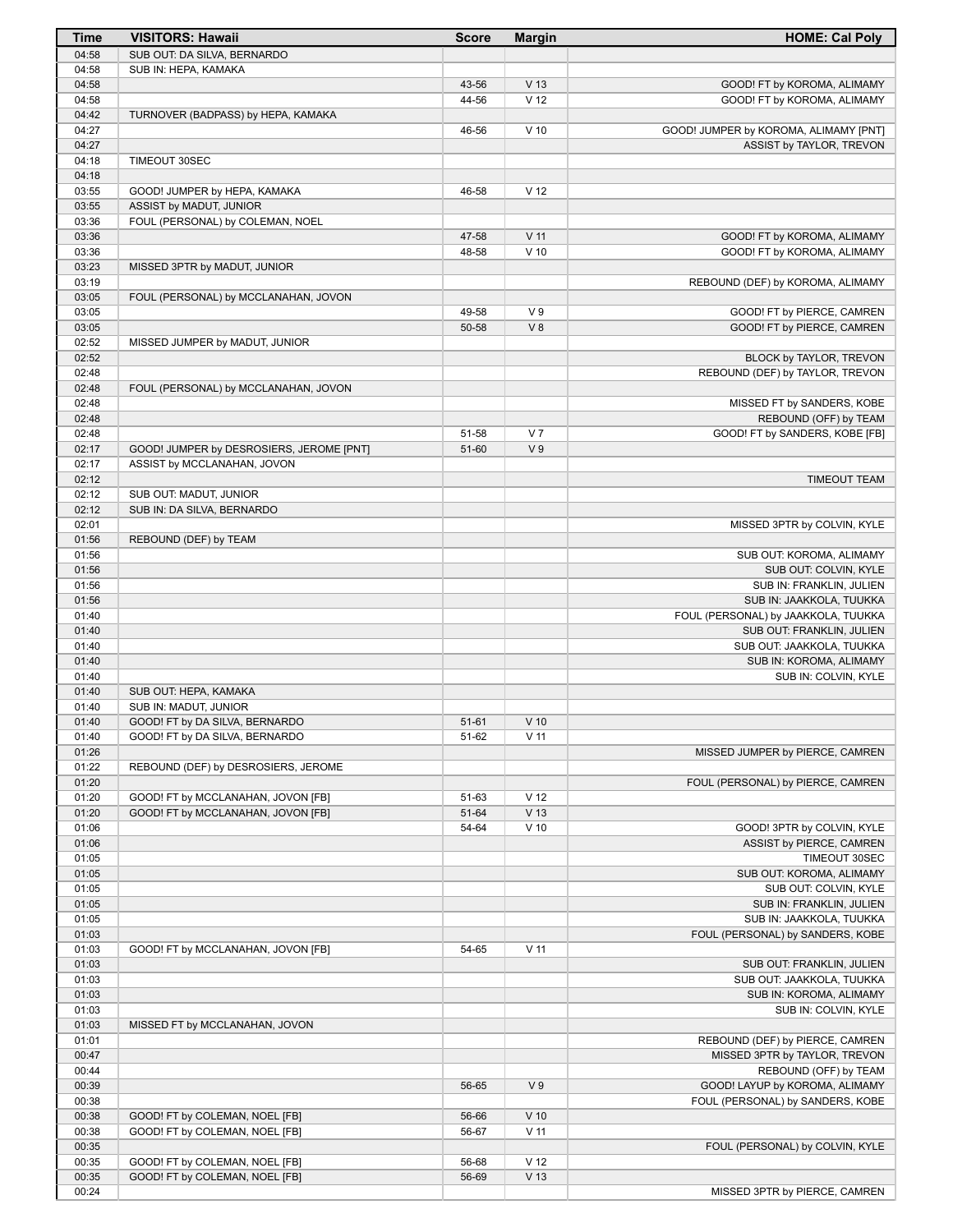| Time  | <b>VISITORS: Hawaii</b>        | Score | <b>Margin</b> | <b>HOME: Cal Polv</b> |
|-------|--------------------------------|-------|---------------|-----------------------|
| 00:19 | REBOUND (DEF) by MADUT, JUNIOR |       |               |                       |

# **Hawaii 69, Cal Poly 56**

| <b>Points (This Period)</b> | <b>UHA</b>     | <b>CPU</b>     |
|-----------------------------|----------------|----------------|
| In the Paint                | 16             | 12             |
| Off Turns                   |                |                |
| 2nd Chance                  |                |                |
| Fast Break                  |                |                |
| Bench                       |                |                |
| Per Poss                    | 1.065<br>16/31 | 0.710<br>11/31 |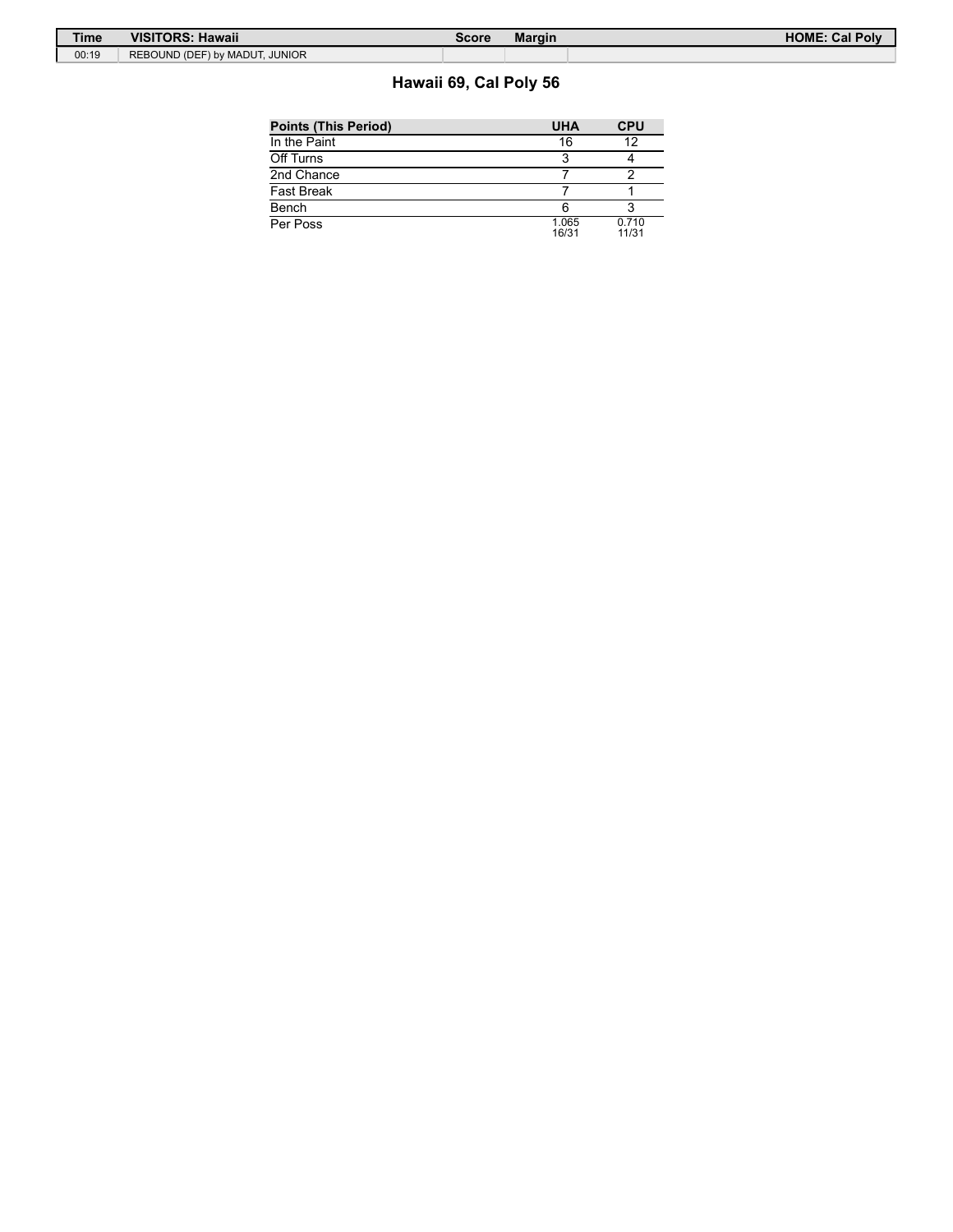### **Official Scoring/Possession Reference Chart Hawaii vs Cal Poly Period 1 January 22, 2022 at Mott Athletics Center - San Luis Obispo**



#### **Period 1**

#### **Starters:**

Hawaii: 0 MADUT,JUNIOR (G); 4 COLEMAN,NOEL (G); 5 DA SILVA,BERNARDO (F); 22 DESROSIERS,JEROME (F); 44 HEPA,KAMAKA (F);<br>**Cal Poly**: 1 PIERCE,CAMREN (G); 2 TAYLOR,TREVON (G); 3 SANDERS,KOBE (G); 5 FRANKLIN,JULIEN (G); 15 KOR

| <b>Time</b> | <b>VISITORS: Hawaii</b>                 | <b>Score</b> | <b>Margin</b>   | <b>HOME: Cal Poly</b>                  |
|-------------|-----------------------------------------|--------------|-----------------|----------------------------------------|
| 19:27       | GOOD! LAYUP by DA SILVA, BERNARDO       | $0 - 2$      | V <sub>2</sub>  |                                        |
| 19:08       |                                         | $2 - 2$      | T.              | GOOD! JUMPER by TAYLOR, TREVON [PNT]   |
| 18:28       | GOOD! JUMPER by MADUT, JUNIOR           | $2 - 4$      | V <sub>2</sub>  |                                        |
| 18:04       |                                         | $4 - 4$      | T.              | GOOD! JUMPER by KOROMA, ALIMAMY        |
| 17:37       | GOOD! 3PTR by HEPA, KAMAKA              | 4-7          | $V_3$           |                                        |
| 17:05       | GOOD! 3PTR by COLEMAN, NOEL             | $4 - 10$     | V6              |                                        |
| 16:22       | GOOD! 3PTR by MADUT, JUNIOR             | 4-13         | V <sub>9</sub>  |                                        |
| 15:16       |                                         | $7-13$       | V6              | GOOD! 3PTR by PIERCE, CAMREN [FB]      |
| 14:40       | GOOD! 3PTR by DESROSIERS, JEROME        | $7 - 16$     | V <sub>9</sub>  |                                        |
| 13:22       |                                         | 10-16        | V6              | GOOD! 3PTR by TAYLOR, TREVON           |
| 13:07       | GOOD! FT by HEPA, KAMAKA                | 10-17        | V <sub>7</sub>  |                                        |
| 13:07       | GOOD! FT by HEPA, KAMAKA                | $10 - 18$    | V8              |                                        |
| 12:46       |                                         | $12 - 18$    | $V_6$           | GOOD! LAYUP by PIERCE, CAMREN [PNT]    |
| 12:13       | GOOD! LAYUP by COLEMAN, NOEL [FB/PNT]   | 12-20        | V8              |                                        |
| 11:14       | GOOD! LAYUP by COLEMAN, NOEL            | $12 - 22$    | $V$ 10          |                                        |
| 10:25       |                                         | $13 - 22$    | V <sub>9</sub>  | GOOD! FT by FRANKLIN, JULIEN           |
| 10:05       | GOOD! LAYUP by DA SILVA, BERNARDO [PNT] | 13-24        | V <sub>11</sub> |                                        |
| 10:05       | GOOD! FT by DA SILVA, BERNARDO          | 13-25        | V <sub>12</sub> |                                        |
| 09:36       |                                         | 15-25        | $V$ 10          | GOOD! JUMPER by KOROMA, ALIMAMY [PNT]  |
| 08:42       | GOOD! FT by MADUT, JUNIOR               | 15-26        | V <sub>11</sub> |                                        |
| 08:42       | GOOD! FT by MADUT, JUNIOR               | 15-27        | V <sub>12</sub> |                                        |
| 08:42       | GOOD! FT by MADUT, JUNIOR               | 15-28        | V <sub>13</sub> |                                        |
| 07:45       | GOOD! 3PTR by LADO, AMORO [FB]          | 15-31        | V <sub>16</sub> |                                        |
| 07:32       |                                         | 16-31        | V <sub>15</sub> | GOOD! FT by COLVIN, KYLE               |
| 07:32       |                                         | 17-31        | V <sub>14</sub> | GOOD! FT by COLVIN, KYLE               |
| 07:19       | GOOD! LAYUP by DESROSIERS, JEROME       | 17-33        | $V$ 16          |                                        |
| 06:59       |                                         | 19-33        | V <sub>14</sub> | GOOD! JUMPER by JAAKKOLA, TUUKKA [PNT] |
| 06:35       |                                         | 21-33        | V <sub>12</sub> | GOOD! LAYUP by SANDERS, KOBE [FB]      |
| 05:22       |                                         | 22-33        | $V$ 11          | GOOD! FT by PIERCE, CAMREN             |
| 05:22       |                                         | 23-33        | $V$ 10          | GOOD! FT by PIERCE, CAMREN             |
| 05:07       | GOOD! 3PTR by MCCLANAHAN, JOVON         | 23-36        | V <sub>13</sub> |                                        |
| 04:46       |                                         | 25-36        | V <sub>11</sub> | GOOD! LAYUP by SANDERS, KOBE [PNT]     |
| 04:03       |                                         | 27-36        | V <sub>9</sub>  | GOOD! JUMPER by COLVIN, KYLE           |
| 02:31       |                                         | 28-36        | V8              | GOOD! FT by PIERCE, CAMREN             |
| 02:31       |                                         | 29-36        | V <sub>7</sub>  | GOOD! FT by PIERCE, CAMREN             |
| 02:01       |                                         | 30-36        | V6              | GOOD! FT by PIERCE, CAMREN             |
| 02:01       |                                         | 31-36        | V <sub>5</sub>  | GOOD! FT by PIERCE, CAMREN             |
| 02:01       |                                         | 32-36        | V <sub>4</sub>  | GOOD! FT by PIERCE, CAMREN             |
| 00:53       |                                         | 34-36        | V <sub>2</sub>  | GOOD! DUNK by FRANKLIN, JULIEN [FB]    |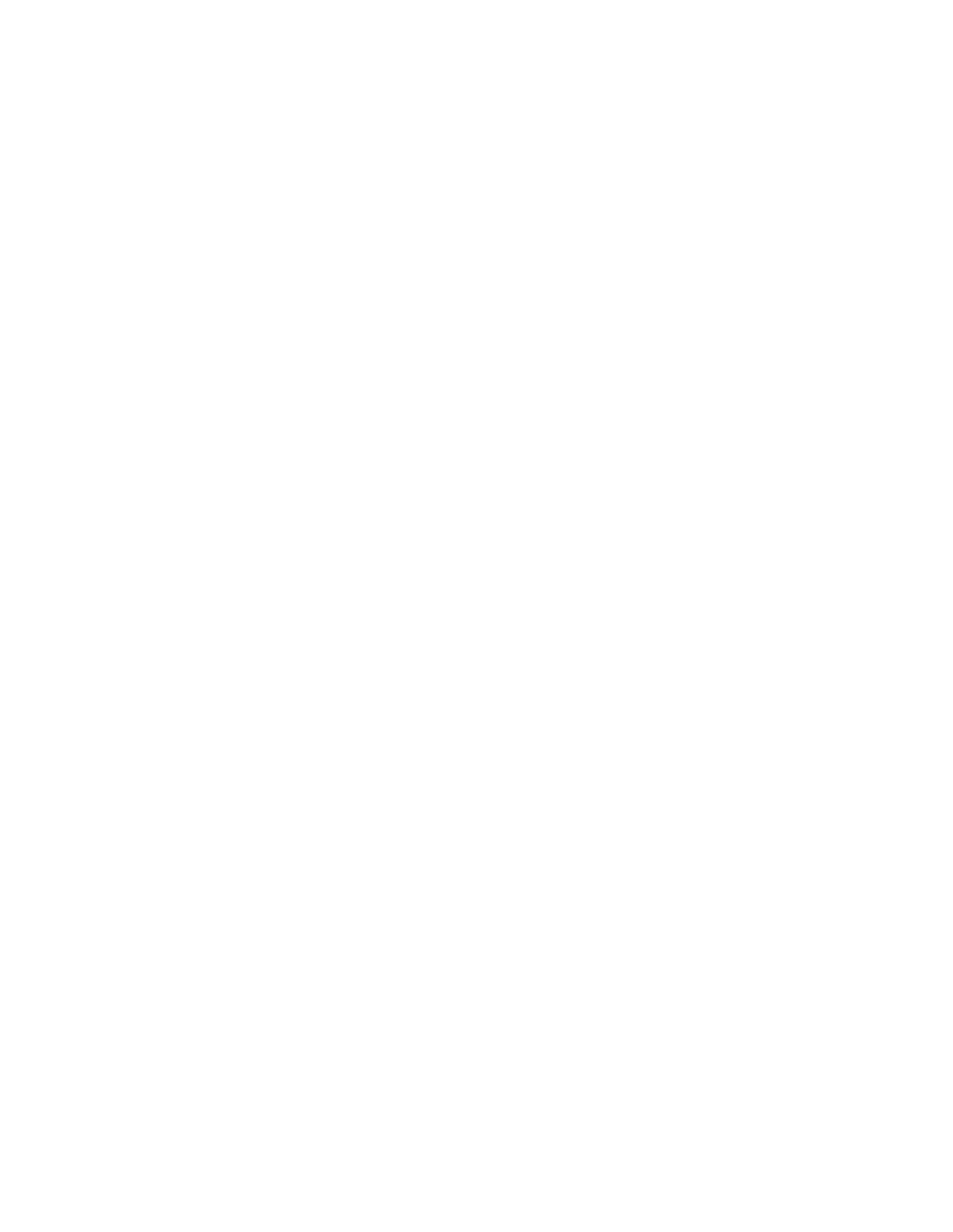### **Official Scoring/Possession Reference Chart Hawaii vs Cal Poly Period 2 January 22, 2022 at Mott Athletics Center - San Luis Obispo**



#### **Period 2**

#### **Starters:**

Hawaii: 0 MADUT,JUNIOR (G); 4 COLEMAN,NOEL (G); 5 DA SILVA,BERNARDO (F); 22 DESROSIERS,JEROME (F); 44 HEPA,KAMAKA (F);<br>**Cal Poly**: 1 PIERCE,CAMREN (G); 2 TAYLOR,TREVON (G); 3 SANDERS,KOBE (G); 5 FRANKLIN,JULIEN (G); 15 KOR

| <b>Time</b> | <b>VISITORS: Hawaii</b>                  | <b>Score</b> | <b>Margin</b>   | <b>HOME: Cal Poly</b>                 |
|-------------|------------------------------------------|--------------|-----------------|---------------------------------------|
| 18:25       | GOOD! JUMPER by DA SILVA, BERNARDO       | 34-38        | V <sub>4</sub>  |                                       |
| 17:24       |                                          | 36-38        | V <sub>2</sub>  | GOOD! LAYUP by KOROMA, ALIMAMY        |
| 16:03       | GOOD! LAYUP by DA SILVA, BERNARDO        | 36-40        | V <sub>4</sub>  |                                       |
| 15:18       | GOOD! LAYUP by DESROSIERS, JEROME [PNT]  | 36-42        | $V_6$           |                                       |
| 15:18       | GOOD! FT by DESROSIERS, JEROME           | 36-43        | V <sub>7</sub>  |                                       |
| 14:42       | GOOD! LAYUP by HEPA, KAMAKA              | 36-45        | V <sub>9</sub>  |                                       |
| 13:05       | GOOD! JUMPER by DA SILVA, BERNARDO       | 36-47        | $V$ 11          |                                       |
| 12:46       |                                          | 38-47        | V <sub>9</sub>  | GOOD! JUMPER by SANDERS, KOBE [PNT]   |
| 12:22       | GOOD! FT by DA SILVA, BERNARDO           | 38-48        | $V$ 10          |                                       |
| 12:05       |                                          | 40-48        | V8              | GOOD! LAYUP by KOROMA, ALIMAMY [PNT]  |
| 11:27       |                                          | 42-48        | $V_6$           | GOOD! LAYUP by PIERCE, CAMREN         |
| 11:11       | GOOD! 3PTR by MCCLANAHAN, JOVON          | 42-51        | V <sub>9</sub>  |                                       |
| 07:54       | GOOD! LAYUP by HEPA, KAMAKA              | 42-53        | V <sub>11</sub> |                                       |
| 07:11       | GOOD! FT by COLEMAN, NOEL                | 42-54        | V <sub>12</sub> |                                       |
| 06:49       | GOOD! LAYUP by DESROSIERS, JEROME        | 42-56        | V <sub>14</sub> |                                       |
| 04:58       |                                          | 43-56        | V <sub>13</sub> | GOOD! FT by KOROMA, ALIMAMY           |
| 04:58       |                                          | 44-56        | V <sub>12</sub> | GOOD! FT by KOROMA, ALIMAMY           |
| 04:27       |                                          | 46-56        | $V$ 10          | GOOD! JUMPER by KOROMA, ALIMAMY [PNT] |
| 03:55       | GOOD! JUMPER by HEPA, KAMAKA             | 46-58        | V <sub>12</sub> |                                       |
| 03:36       |                                          | 47-58        | $V$ 11          | GOOD! FT by KOROMA, ALIMAMY           |
| 03:36       |                                          | 48-58        | $V$ 10          | GOOD! FT by KOROMA, ALIMAMY           |
| 03:05       |                                          | 49-58        | V <sub>9</sub>  | GOOD! FT by PIERCE, CAMREN            |
| 03:05       |                                          | 50-58        | V8              | GOOD! FT by PIERCE, CAMREN            |
| 02:48       |                                          | 51-58        | V <sub>7</sub>  | GOOD! FT by SANDERS, KOBE [FB]        |
| 02:17       | GOOD! JUMPER by DESROSIERS, JEROME [PNT] | 51-60        | V <sub>9</sub>  |                                       |
| 01:40       | GOOD! FT by DA SILVA, BERNARDO           | $51 - 61$    | $V$ 10          |                                       |
| 01:40       | GOOD! FT by DA SILVA, BERNARDO           | 51-62        | V <sub>11</sub> |                                       |
| 01:20       | GOOD! FT by MCCLANAHAN, JOVON [FB]       | 51-63        | V <sub>12</sub> |                                       |
| 01:20       | GOOD! FT by MCCLANAHAN, JOVON [FB]       | 51-64        | V <sub>13</sub> |                                       |
| 01:06       |                                          | 54-64        | $V$ 10          | GOOD! 3PTR by COLVIN, KYLE            |
| 01:03       | GOOD! FT by MCCLANAHAN, JOVON [FB]       | 54-65        | $V$ 11          |                                       |
| 00:39       |                                          | 56-65        | V <sub>9</sub>  | GOOD! LAYUP by KOROMA, ALIMAMY        |
| 00:38       | GOOD! FT by COLEMAN, NOEL [FB]           | 56-66        | $V$ 10          |                                       |
| 00:38       | GOOD! FT by COLEMAN, NOEL [FB]           | 56-67        | V <sub>11</sub> |                                       |
| 00:35       | GOOD! FT by COLEMAN, NOEL [FB]           | 56-68        | V <sub>12</sub> |                                       |
| 00:35       | GOOD! FT by COLEMAN, NOEL [FB]           | 56-69        | V <sub>13</sub> |                                       |

**Hawaii 69, Cal Poly 56**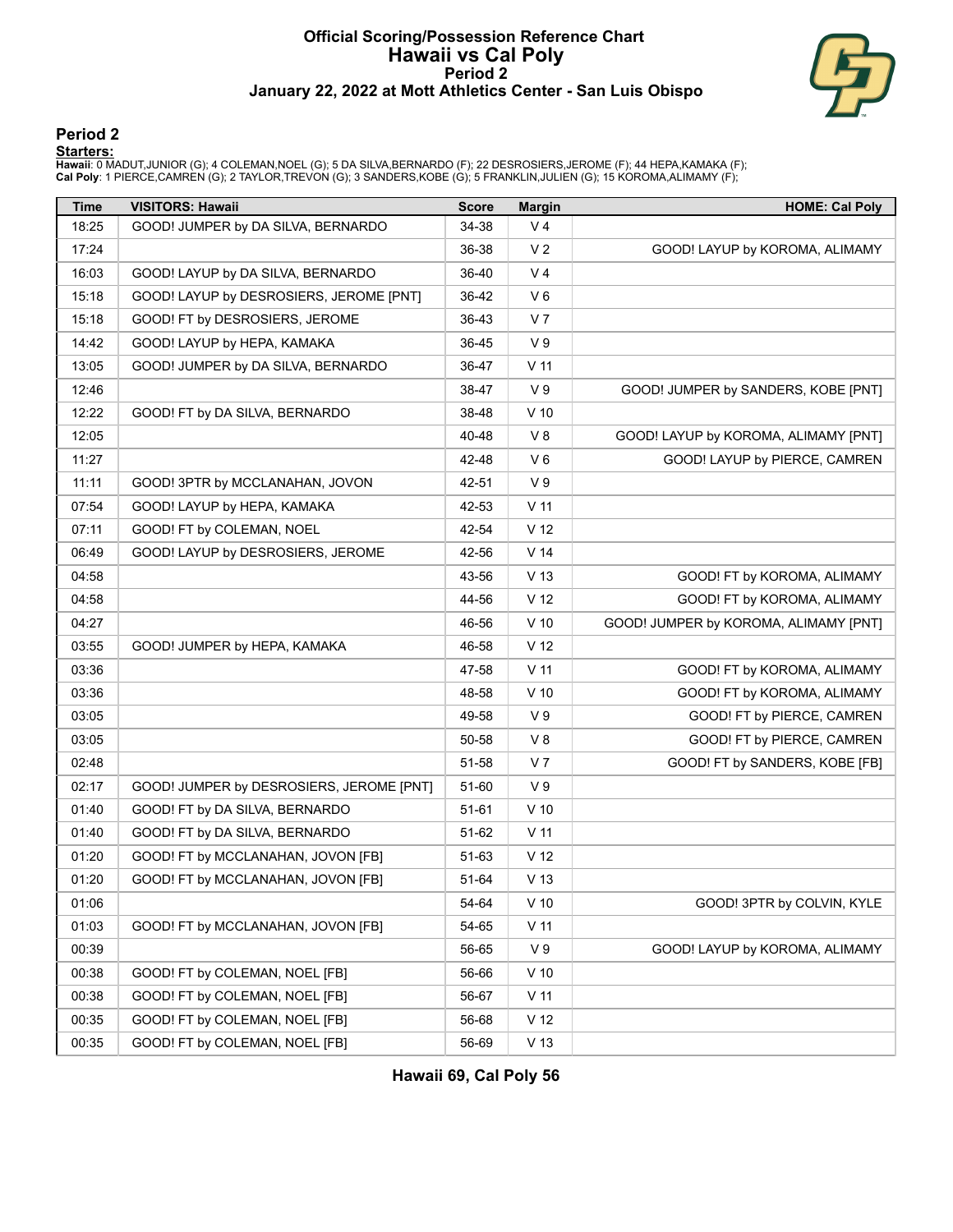# **Official Substitutions Log Hawaii vs Cal Poly Period 1**



#### **January 22, 2022 at Mott Athletics Center - San Luis Obispo**

| <b>VISITORS: Hawaii</b>                                | <b>Time</b>    | <b>Score</b> | <b>HOME: Cal Poly</b>     |
|--------------------------------------------------------|----------------|--------------|---------------------------|
| 0 MADUT, JUNIOR                                        |                |              | 1 PIERCE, CAMREN          |
| 4 COLEMAN.NOEL                                         |                |              | 2 TAYLOR, TREVON          |
| 5 DA SILVA, BERNARDO                                   |                |              | 3 SANDERS, KOBE           |
| 22 DESROSIERS, JEROME                                  |                |              | 5 FRANKLIN, JULIEN        |
| 44 HEPA, KAMAKA                                        |                |              | 15 KOROMA, ALIMAMY        |
|                                                        | 16:37          | $10 - 4$     | SUB OUT: FRANKLIN, JULIEN |
|                                                        | 16:37          |              | SUB IN: COLVIN, KYLE      |
|                                                        | 15:10          | $13 - 7$     | SUB OUT: SANDERS, KOBE    |
|                                                        | 15:10          |              | SUB OUT: KOROMA, ALIMAMY  |
|                                                        | 15:10          |              | SUB IN: FRANKLIN, JULIEN  |
|                                                        | 15:10          |              | SUB IN: JAAKKOLA, TUUKKA  |
| SUB OUT: 0 MADUT, JUNIOR                               | 14:19          | $16 - 7$     |                           |
| SUB OUT: 5 DA SILVA, BERNARDO                          | 14:19          |              |                           |
| SUB IN: 3 MCCLANAHAN, JOVON                            | 14:19          |              |                           |
| SUB IN: 20 NEDD, ZOAR                                  | 14:19          |              |                           |
|                                                        | 13:07          | $17-10$      | SUB OUT: JAAKKOLA, TUUKKA |
|                                                        | 13:07          |              | SUB IN: SANDERS, KOBE     |
|                                                        | 11:53          | $20 - 12$    | SUB OUT: PIERCE, CAMREN   |
|                                                        | 11:53          |              | SUB IN: KOROMA, ALIMAMY   |
| SUB OUT: 20 NEDD, ZOAR                                 | 11:53          |              |                           |
| SUB OUT: 44 HEPA, KAMAKA                               | 11:53          |              |                           |
| SUB IN: 5 DA SILVA, BERNARDO                           | 11:53          |              |                           |
| SUB IN: 10 RILEY.BEON                                  | 11:53          |              |                           |
|                                                        | 10:25          | $22 - 12$    | SUB OUT: SANDERS, KOBE    |
|                                                        | 10:25          |              | SUB IN: PIERCE, CAMREN    |
| SUB OUT: 4 COLEMAN, NOEL                               | 10:25          |              |                           |
| SUB OUT: 10 RILEY, BEON                                | 10:25          |              |                           |
| SUB IN: 0 MADUT, JUNIOR                                | 10:25          |              |                           |
| SUB IN: 1 LADO, AMORO                                  | 10:25          |              |                           |
|                                                        | 10:05          | $24-13$      | SUB OUT: TAYLOR, TREVON   |
|                                                        | 10:05          |              | SUB IN: SANDERS, KOBE     |
| SUB OUT: 22 DESROSIERS, JEROME                         | 10:05          |              |                           |
| SUB IN: 44 HEPA, KAMAKA                                | 10:05          |              |                           |
|                                                        | 08:42          | $27 - 15$    | SUB OUT: SANDERS, KOBE    |
|                                                        | 08:42          |              | SUB IN: TAYLOR, TREVON    |
| SUB OUT: 5 DA SILVA, BERNARDO                          | 07:58          | $28-15$      |                           |
| SUB IN: 22 DESROSIERS, JEROME                          | 07:58          |              |                           |
|                                                        | 07:32          | $31 - 16$    | SUB OUT: FRANKLIN, JULIEN |
|                                                        | 07:32          |              | SUB OUT: KOROMA, ALIMAMY  |
|                                                        | 07:32          |              | SUB IN: SANDERS.KOBE      |
|                                                        | 07:32          |              | SUB IN: JAAKKOLA, TUUKKA  |
| SUB OUT: 1 LADO, AMORO                                 | 06:06          | $33 - 21$    |                           |
| SUB OUT: 3 MCCLANAHAN, JOVON<br>SUB IN: 4 COLEMAN.NOEL | 06:06<br>06:06 |              |                           |
| SUB IN: 5 DA SILVA, BERNARDO                           | 06:06          |              |                           |
| SUB OUT: 22 DESROSIERS, JEROME                         | 05:22          | $33 - 21$    |                           |
| SUB IN: 3 MCCLANAHAN, JOVON                            | 05:22          |              |                           |
|                                                        | 05:22          |              | SUB OUT: PIERCE, CAMREN   |
|                                                        | 05:22          |              | SUB IN: FRANKLIN, JULIEN  |
|                                                        | 03:03          | 36-27        | SUB OUT: FRANKLIN, JULIEN |
|                                                        | 03:03          |              | SUB OUT: JAAKKOLA, TUUKKA |
|                                                        | 03:03          |              | SUB IN: PIERCE, CAMREN    |
|                                                        | 03:03          |              | SUB IN: KOROMA, ALIMAMY   |
| SUB OUT: 4 COLEMAN, NOEL                               | 02:31          | 36-27        |                           |
| SUB IN: 22 DESROSIERS, JEROME                          | 02:31          |              |                           |
| SUB OUT: 3 MCCLANAHAN, JOVON                           | 02:01          | 36-31        |                           |
| SUB IN: 1 LADO, AMORO                                  | 02:01          |              |                           |
|                                                        | 01:52          | 36-32        | SUB OUT: TAYLOR, TREVON   |
|                                                        | 01:52          |              | SUB IN: FRANKLIN, JULIEN  |
|                                                        |                |              |                           |

**Hawaii 36, Cal Poly 34**